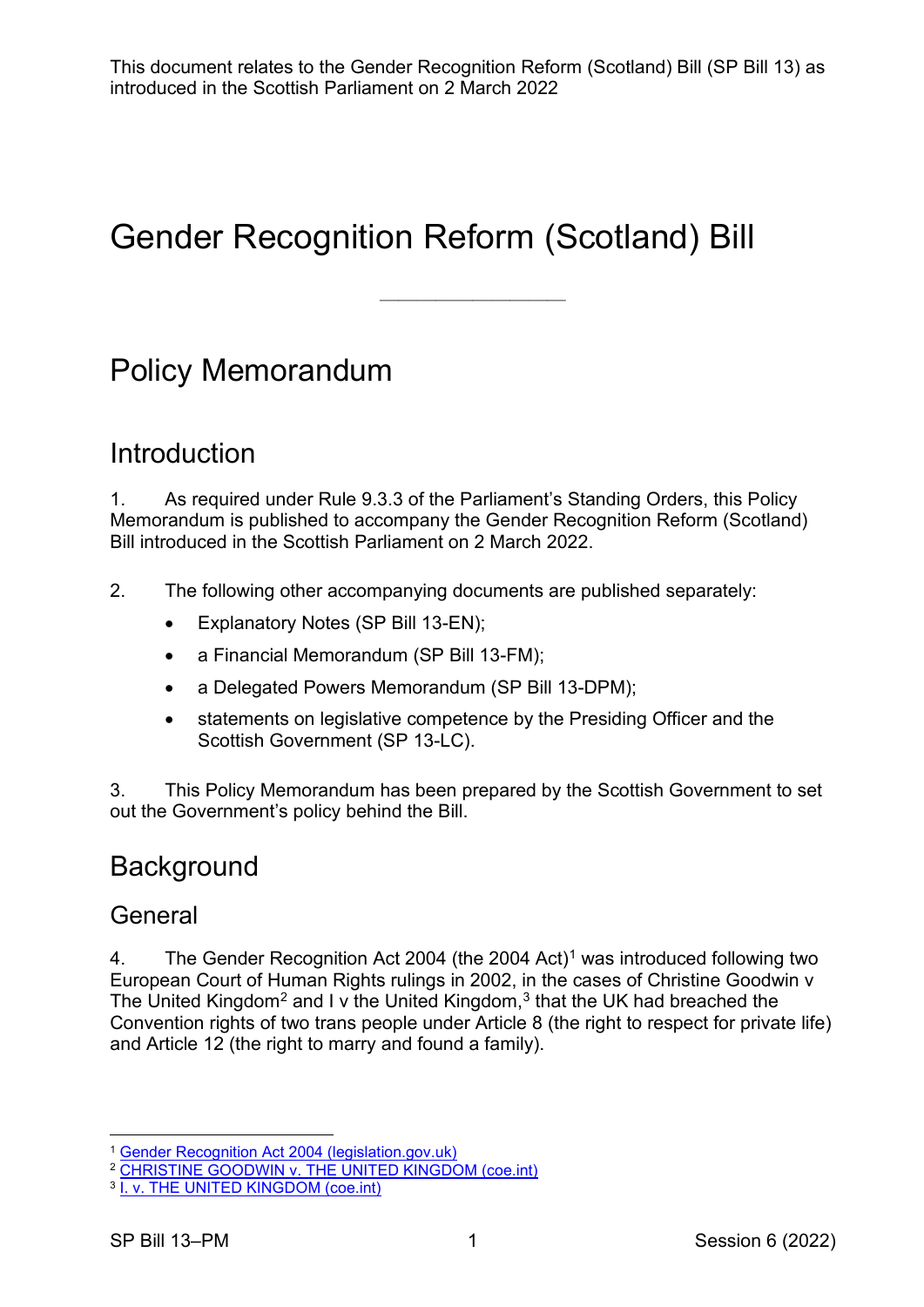5. Those rulings concerned the applicants' experiences as trans people in relation to a range of issues, such as pension rights (the state pension age then being different for men and women), and discrimination at work and in marriage. The Court held that medical and societal views on transgenderism had evolved to the point where the lack of recognition for the correct genders of trans people in UK law was no longer acceptable and it would not place a disproportionate burden on society to require the Government to accommodate the needs of trans people by issuing new birth certificates.

6. The 200[4](#page-1-0) Act is UK-wide legislation<sup>4</sup> permitting a person, aged at least 18, or a person who has changed gender under the law of a country or territory outside the UK, to make an application for a gender recognition certificate (GRC). A GRC is the document that shows that a person has satisfied the criteria for legal recognition of the acquired gender. From the date of issue of the full certificate, the holder's gender becomes the acquired gender for all purposes (subject to some exceptions). Applications are handled by the Gender Recognition Panel (GRP), a UK tribunal. Successful applicants receive either an interim GRC, which does not give legal gender recognition, or a full GRC which does give legal gender recognition, subject to exceptions.

#### The current system for obtaining legal gender recognition in the UK

7. Under the 2004 Act there are three routes or 'tracks' by which a person can seek legal gender recognition, the standard, the alternative and the overseas tracks.

8. The standard track is most often used by applicants.<sup>[5](#page-1-1)</sup> The standard track can be used by applicants who:

- have been diagnosed with gender dysphoria (section  $2(1)(a)$  and section  $25$ )
- have lived in their acquired gender throughout a period of two years immediately prior to their application (section 2(1)(b))
- intend to live in their acquired gender for the rest of their life (section  $2(1)(c)$ ).

9. Applicants under this route must provide two medical reports to the GRP. One from a registered medical practitioner or registered psychologist who is practising in the field of gender dysphoria which must include details of the diagnosis (section 3(1) and (2)). The second report must be from a registered medical practitioner and must include details of any treatment the applicant is receiving and whether they have undergone, are undergoing, or are planning to undergo surgery to modify sexual characteristics (section 3(1) and (3)).

<span id="page-1-0"></span><sup>4</sup> The Scottish Parliament approved a Sewel Motion (now known as a Legislative Consent Motion).

<span id="page-1-1"></span><sup>5</sup> [Tribunal Statistics Quarterly, July to September 2021 -](https://www.gov.uk/government/statistics/tribunal-statistics-quarterly-july-to-september-2021/tribunal-statistics-quarterly-july-to-september-2021) GOV.UK (www.gov.uk)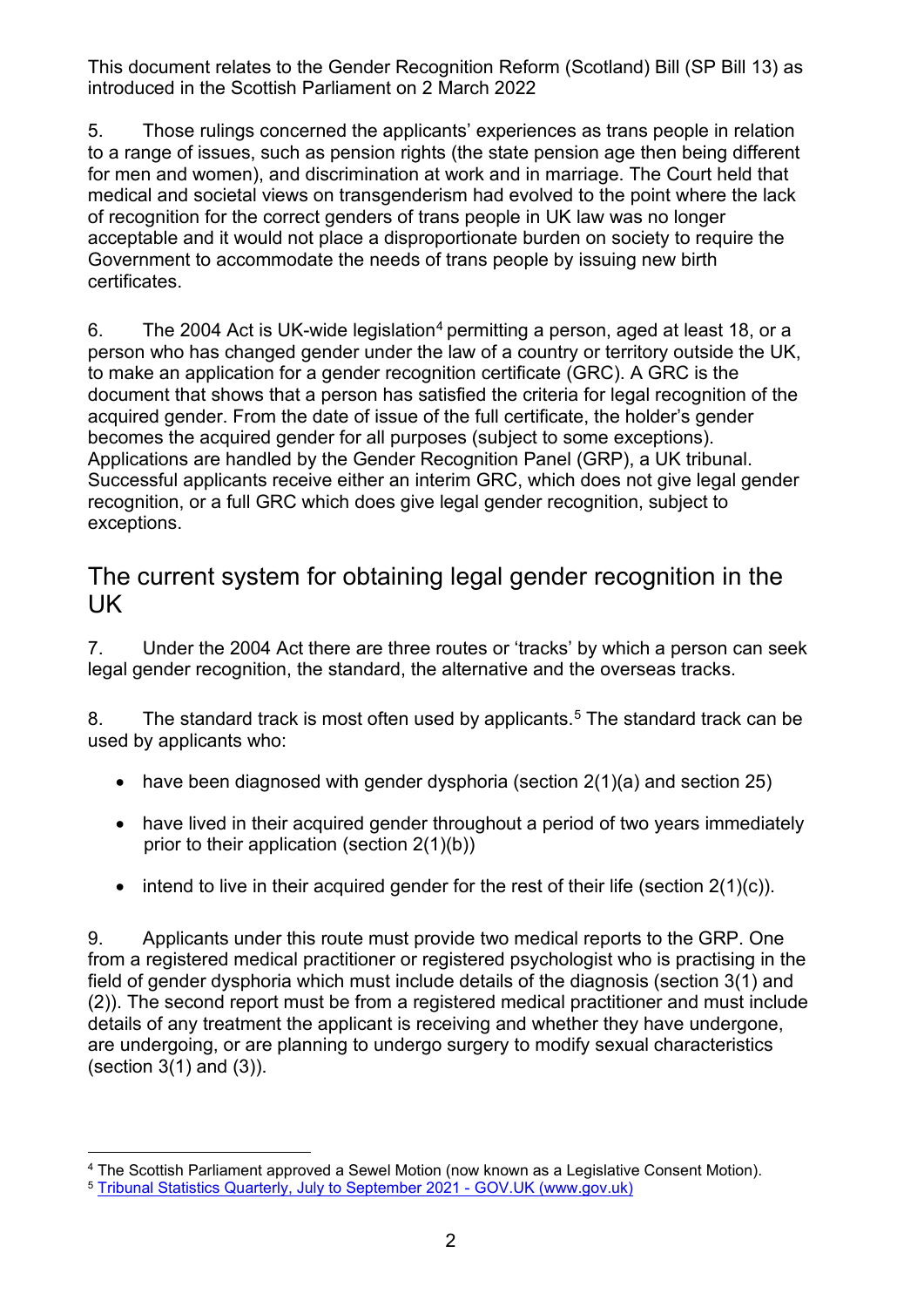10. Published guidance $6$  confirms that applicants must provide documentary evidence that they have lived in their acquired gender throughout the period of two years prior to their application (section 3(6)(b),(c)).

11. Applicants must also make and submit a statutory declaration with their application that they meet the conditions of having lived in their acquired gender for the required two year period and intend to continue to do so until death (section 3(4)). The statutory declaration must also state whether or not the applicant is married or a civil partner (section 3(6)(a)).

12. An application must include any other information which the GRP may require  $(section 3(6)(c))$ .

13. The alternative track arrangements are set out in sections 3A-3F of the 2004 Act. The alternative track can be used by applicants who, in summary:

- have been diagnosed with gender dysphoria or who have had surgery for the purpose of changing their sexual characteristics
- ordinarily reside in England, Wales, Scotland or Northern Ireland
- intend to live in their acquired gender for the remainder of their life
- are in a marriage solemnised or civil partnership registered in Scotland, or a marriage or civil partnership made in England and Wales or Northern Ireland on or before the date of the application
- have lived in their acquired gender for at least 6 years before 10 December 2014, or 16 December 2014, or have lived in the acquired gender on 13 January 2014, depending on which jurisdiction their marriage or civil partnership was solemnised or registered in.

14. The overseas track can be used by an applicant if their acquired gender has been legally accepted in one of the approved countries or territories.<sup>[7](#page-2-1)</sup> The applicant must provide evidence of this with their application (section 3(5)) and a statutory declaration as to whether or not they are married or a civil partner (section 3(6)(a)).

<span id="page-2-1"></span><span id="page-2-0"></span><sup>6</sup> General guidance can be found here: [Apply for a Gender Recognition Certificate -](https://www.gov.uk/apply-gender-recognition-certificate) GOV.UK [\(www.gov.uk\).](https://www.gov.uk/apply-gender-recognition-certificate) Specific guidance on evidence for living in the acquired gender is in section 5 of guidance note T451 here: [Form T450: Apply for a Gender Recognition Certificate -](https://www.gov.uk/government/publications/apply-for-a-gender-recognition-certificate-form-t450) GOV.UK (www.gov.uk) <sup>7</sup> [The Gender Recognition \(Approved Countries and Territories\) Order 2011 \(legislation.gov.uk\)](https://www.legislation.gov.uk/uksi/2011/1630/contents/made)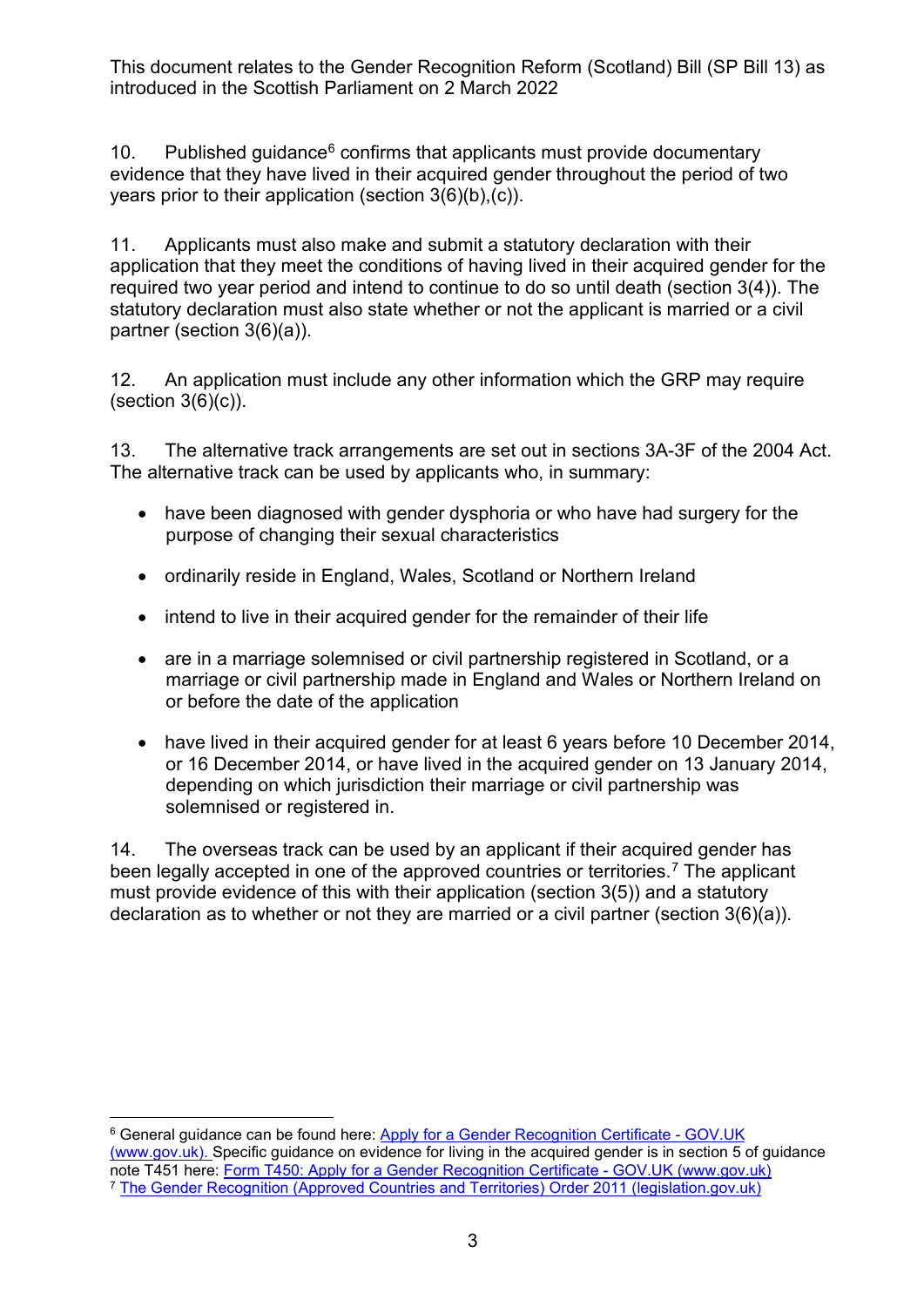#### Applicants who are married or in a civil partnership

15. The GRP is required to handle applications from applicants who are married or in a civil partnership, who otherwise meet the criteria for legal gender recognition, in accordance with the following summary as to when an interim or a full GRC is issued:

- where the applicant is in a marriage solemnised in Scotland, or a marriage made under the law of England & Wales, Northern Ireland or outside the UK, and their spouse has issued a statutory declaration of consent to remaining in the marriage, the GRP must issue the applicant with a full GRC (section 4(2) and section 4(3C))
- where the applicant is married but either does not wish to remain married after gender recognition, or their spouse has not issued a statutory declaration of consent to remain married following gender recognition, the GRP must issue them with an interim GRC (section 4(3) and section 4(3D))
- equivalent provision is made for civil partnerships to that for marriage.

16. For applicants with an interim GRC who are in a marriage or civil partnership solemnised in Scotland, they do not need to end their relationship in order to obtain a full GRC. Where a spouse or civil partner gives consent to the continuation of the marriage or civil partnership after the issue of an interim GRC, the GRP can issue a full GRC (section 4A(2)) for a marriage or civil partnership made in England and Wales or Northern Ireland or outwith the UK and for those in a marriage or civil partnership solemnised in Scotland (section 4C).

17. An applicant with an interim GRC can apply for a full GRC if their marriage or civil partnership is dissolved or annulled, or if their spouse or civil partner dies, provided they do so within six months of the dissolution or annulment proceedings being instituted or the death, and provided that they are not remarried or in a new civil partnership (sections 5 and 5A).

18. Once an interim GRC has been issued, an applicant can apply to the sheriff for a full GRC without having their spouse or civil partner's consent to the continuation of the marriage or civil partnership (section 4E) but must make the application within 6 months from the date the interim GRC is issued.

#### Other documentation

19. Trans men and women who have not obtained legal gender recognition may have already changed the sex marker on other documents, including Government issued identity documents such as a passport and driving licence. However, they will not be able to change their birth certificate, resulting in inconsistent documentation.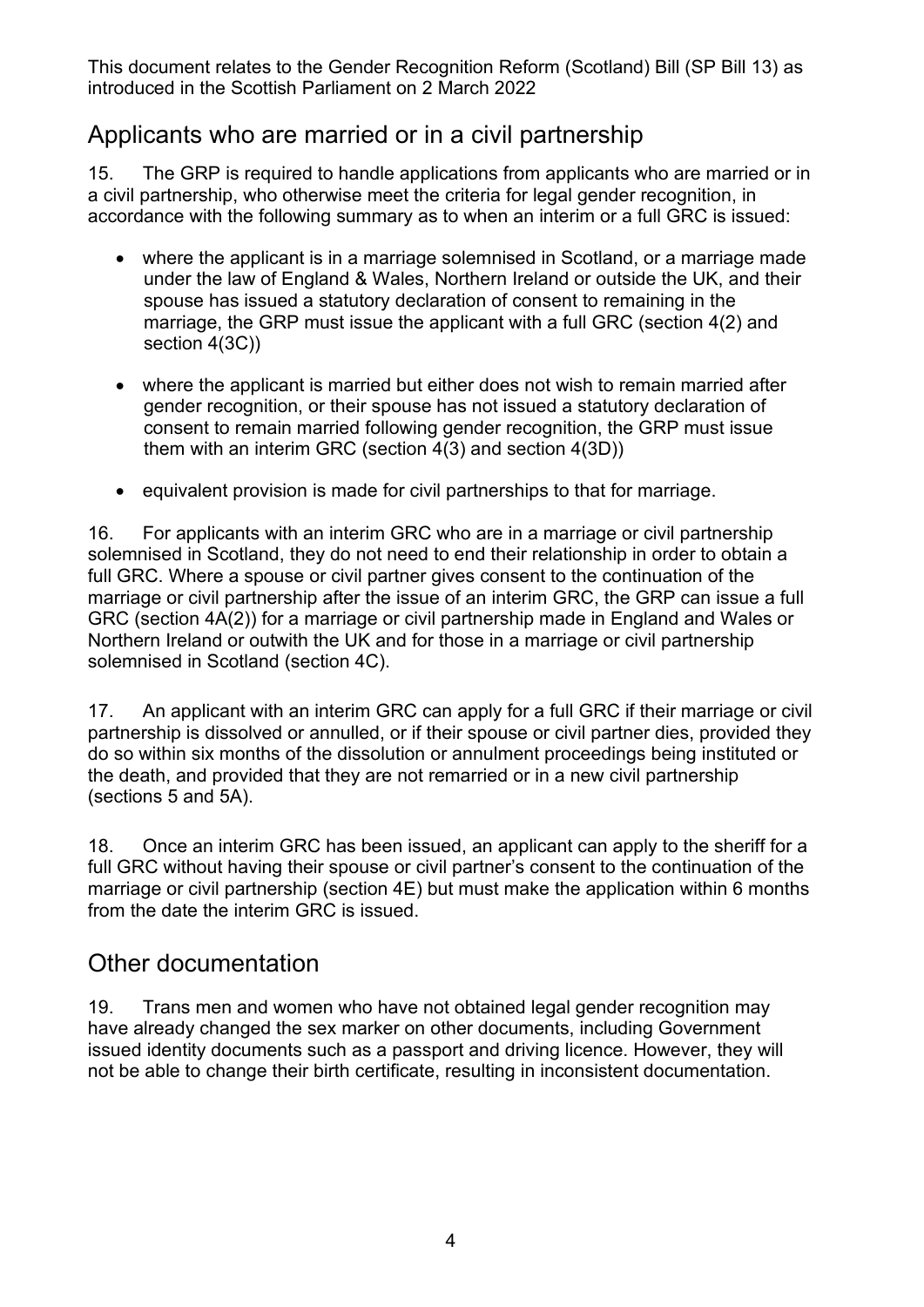## The Equality Act 2010

20. The Equality Act 2010 (the 2010 Act) is generally reserved to the UK Parliament. Under the 2010 Act, it is generally unlawful to discriminate against people who have a 'protected characteristic', as defined under the Act.

21. One of the protected characteristics in the 2010 Act is 'sex'. Section 11 of the 2010 Act provides—

"In relation to the protected characteristic of sex—

(a) a reference to a person who has a particular protected characteristic is a reference to a man or to a woman."

22. In section 212(1) of the 2010 Act, the definition of "woman" is "means a female of any age" and the definition of "man" is "means a male of any age". Therefore, under the 2010 Act, the protected characteristic of sex includes a reference to a female (of any age) and a reference to a male (of any age).

23. For "gender reassignment", section 7(1) of the 2010 Act provides that:

"A person has the protected characteristic of gender reassignment if the person is proposing to undergo, is undergoing or has undergone a process (or part of a process) for the purpose of reassigning the person's sex by changing physiological or other attributes of sex."

24. As a consequence, the "gender reassignment" protected characteristic is wider than people who have obtained a full GRC: it covers people whose gender identity is different from the sex assigned at birth. To have the protected characteristic a person does not need to have undergone medical or surgical treatment.

25. The 2010 Act has a number of exceptions to the general provisions on non-discrimination.[8](#page-4-0)

26. The Act allows for people to be treated differently due to gender reassignment in the following circumstances:

- an organisation is taking [positive action](https://www.equalityhumanrights.com/en/advice-and-guidance/commonly-used-terms-equal-rights#h8) to encourage or develop trans people to participate in a role or activity in which they are under-represented or disadvantaged;
- the circumstances fall under one of the exceptions to the Equality Act that allow organisations to provide different treatment or services;

<span id="page-4-0"></span><sup>&</sup>lt;sup>8</sup> A description of relevant exceptions in the 2010 Act can be found in chapter 5 of the Scottish Government consultation on a draft Gender Recognition (Reform) Bill: [Gender Recognition Reform](https://www.gov.scot/publications/gender-recognition-reform-scotland-bill-consultation-scottish-government/pages/7/)  [\(Scotland\) Bill: consultation -](https://www.gov.scot/publications/gender-recognition-reform-scotland-bill-consultation-scottish-government/pages/7/) gov.scot (www.gov.scot)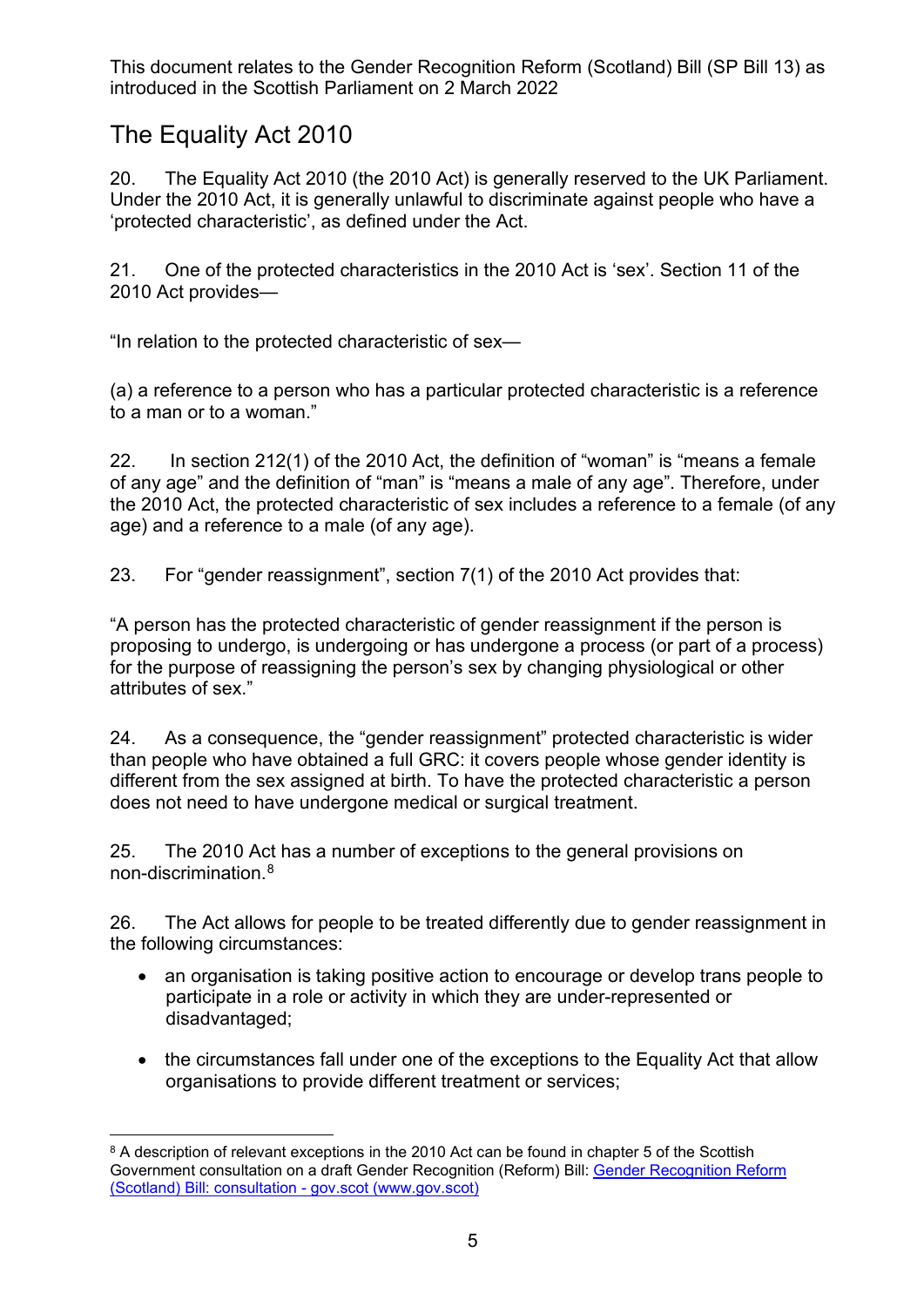- competitive sports: a sports organisation can restrict participation because of gender reassignment. For example, the organisers of a women's triathlon event could decide to exclude a trans woman if they think her strength gives her an unfair advantage. However, the organisers would need to be able to show this was the only way it could make the event fair for everyone; or
- a provider of single-sex services: if you are accessing a service provided for men only or women only, the organisation providing it should treat you according to your gender identity. In specific circumstances it is lawful for an organisation to provide a different service or to refuse the service to someone who is undergoing, intends to undergo or has undergone gender reassignment. An example set out in the Equality Act Explanatory Notes (paragraph  $740<sup>9</sup>$ ) is that of a group counselling session provided for female victims of sexual assault, where the organisers do not allow transsexual people to attend as they judge that the clients who attend the group session are unlikely to do so if a male-to-female transsexual person was also there. The Explanatory Notes state that this would be lawful.

27. The Equality and Human Rights Commission (EHRC) has provided guidance on gender reassignment discrimination and the impact of the 2010 Act, including circumstances when being treated differently due to gender reassignment is lawful. $^{\rm 10}$  $^{\rm 10}$  $^{\rm 10}$ The EHRC has also undertaken to produce further guidance.

#### International developments

28. There have been international developments since the 2004 Act including the reclassification of gender identity health by the World Health Organisation from 'Mental and Behavioural Disorders' to 'Conditions related to sexual health.'

29. The 2006 non-binding Yogyakarta Principles, which include that countries should ensure state issued identity papers reflect a person's gender identity and that procedures are "efficient, fair and non-discriminatory, and respect the dignity and privacy of the person concerned."[11](#page-5-2)

30. In 2015, the Parliamentary Assembly of the Council of Europe adopted a resolution on discrimination against transgender people (Resolution 2048), calling on Member States to develop procedures based on self-determination for changing the registered sex of transgender people on official documents such as birth certificates and passports, irrespective of medical status or medical or psychological diagnosis.[12](#page-5-3) 

<span id="page-5-0"></span><sup>9</sup> Equality Act 2010 - [Explanatory Notes \(legislation.gov.uk\)](https://www.legislation.gov.uk/ukpga/2010/15/notes/division/3/16/20/7)

<span id="page-5-1"></span><sup>10</sup> [Gender reassignment discrimination | Equality and Human Rights Commission](https://www.equalityhumanrights.com/en/advice-and-guidance/gender-reassignment-discrimination)  [\(equalityhumanrights.com\)](https://www.equalityhumanrights.com/en/advice-and-guidance/gender-reassignment-discrimination)

<span id="page-5-2"></span><sup>11</sup> Yogyakartaprinciples.org – The Application of International Human Rights Law in relation to Sexual [Orientation and Gender Identity](http://yogyakartaprinciples.org/)

<span id="page-5-3"></span><sup>&</sup>lt;sup>12</sup> PACE - Resolution 2048 (2015) - [Discrimination against transgender people in Europe \(coe.int\)](http://assembly.coe.int/nw/xml/XRef/Xref-XML2HTML-en.asp?fileid=21736&lang=en)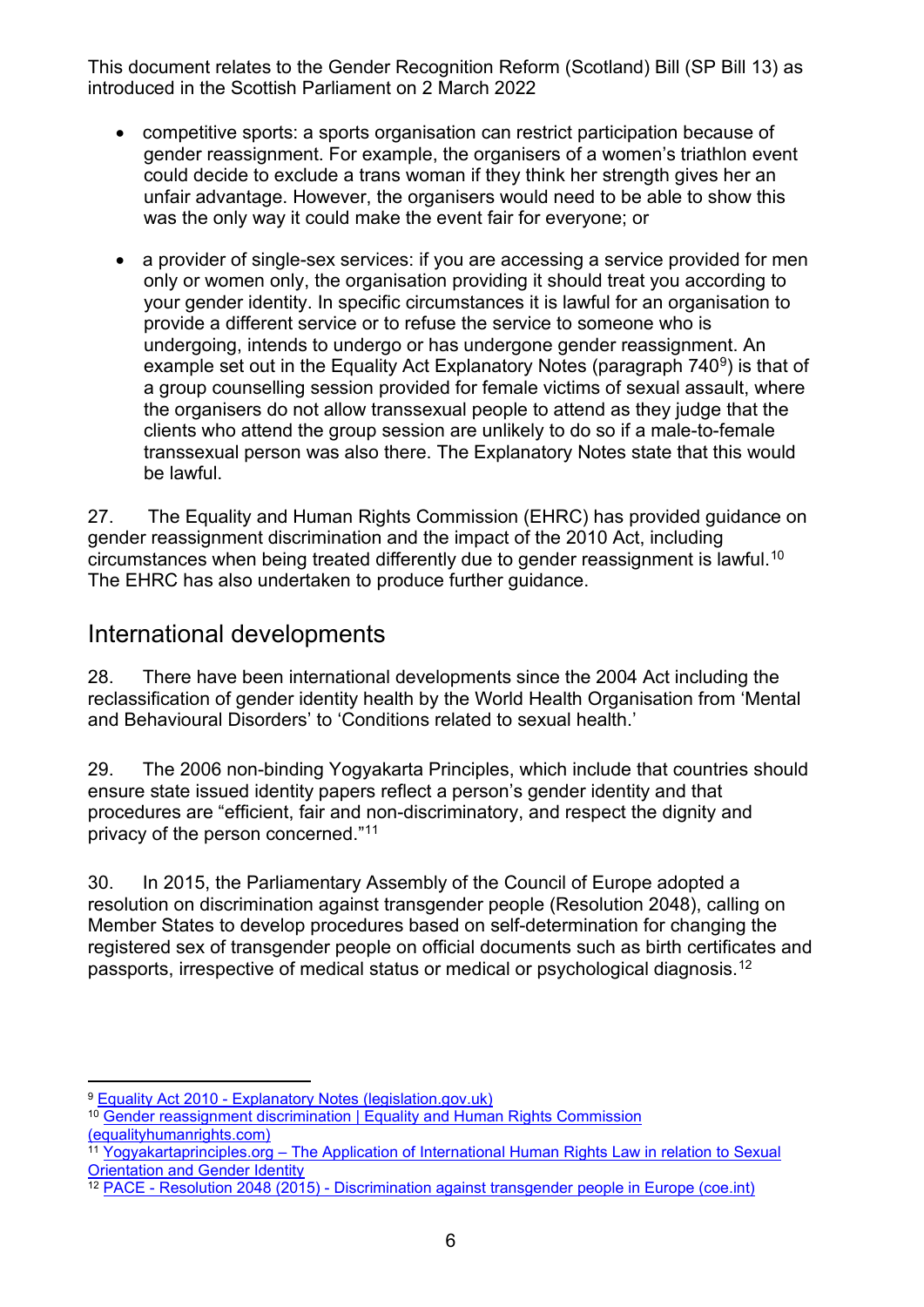31. Since Argentina became the first country to do so in 2012, a number of other countries have moved to systems of legal gender recognition primarily based on an applicant's declaration of their gender, including Belgium, Colombia, Denmark, France, Ireland, Malta and Norway.

#### UK Government consideration of reform and House of Commons Women and Equalities Select Committee

32. In January 2016, the House of Commons Women and Equalities Select Committee took forward an inquiry into Transgender Equality and concluded that the current process for obtaining legal gender recognition "runs contrary to the dignity and personal autonomy of applicants."[13](#page-6-0)

33. In July 2017 the UK Government launched a survey to gather information about the experience of LGBT people in the UK. A Summary Report<sup>[14](#page-6-1)</sup> published in July 2018 found that only 12% of trans people who had started or finished transitioning said they had a GRC, and that of those who said they did not have one, only 8% said they would not be interested in getting one. Key reasons for not making an application included not satisfying the requirements (44% said this) and the process being too bureaucratic (38%) or expensive (34%).

34. Following this survey, the UK Government committed to reforming the Gender Recognition Act, and in July 2018 it launched a public consultation<sup>[15](#page-6-2)</sup> on proposed reforms. In that consultation document the UK Government said:

"Many trans people feel that [the current gender recognition] process is overly intrusive, humiliating and administratively burdensome. Further they argue that by requiring a diagnostic psychiatric report, the process perpetuates the outdated and false assumption that being trans is a mental illness…

"Ultimately, trans people argue that the system is denying too many people access to the legal recognition that they want. It amounts to an additional burden that trans people have to face when they already face a series of other barriers to full participation in wider society and to achieving the respect that they deserve.

"The Government is persuaded by these arguments. We want to make it easier for trans people to achieve legal recognition, and that is why we are consulting on the best way to achieve this."

<span id="page-6-0"></span><sup>&</sup>lt;sup>13</sup> House of Commons - Transgender Equality - [Women and Equalities Committee \(parliament.uk\)](https://publications.parliament.uk/pa/cm201516/cmselect/cmwomeq/390/39003.htm#_idTextAnchor216)

<span id="page-6-1"></span><sup>14</sup> [National LGBT Survey: Summary report \(publishing.service.gov.uk\)](https://assets.publishing.service.gov.uk/government/uploads/system/uploads/attachment_data/file/722314/GEO-LGBT-Survey-Report.pdf)

<span id="page-6-2"></span><sup>15</sup> [GRA Consultation document \(publishing.service.gov.uk\)](https://assets.publishing.service.gov.uk/government/uploads/system/uploads/attachment_data/file/721725/GRA-Consultation-document.pdf)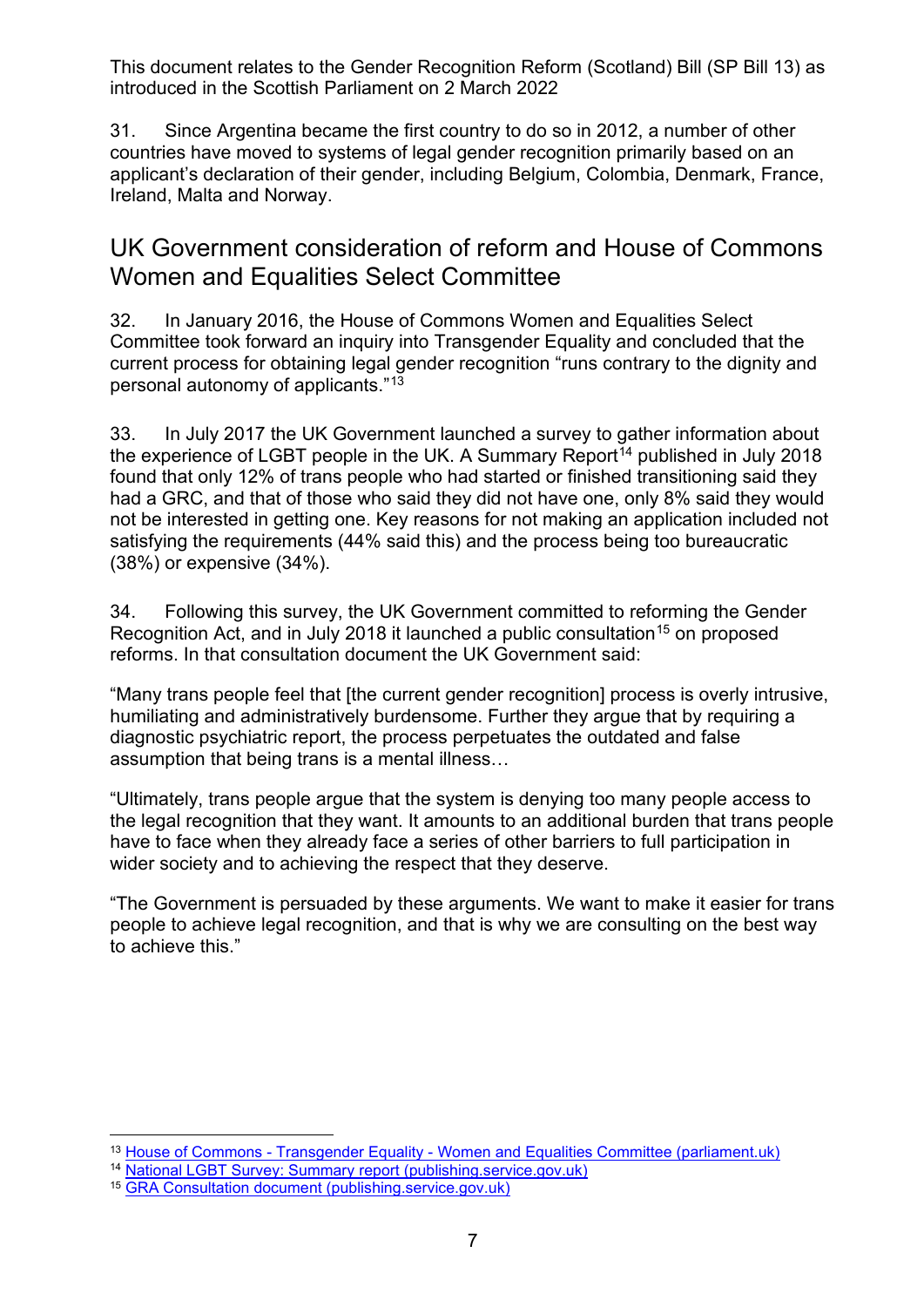35. An independent analysis<sup>[16](#page-7-0)</sup> of the 102,818 valid responses to the UK Government consultation, published in September 2020, found that:

- Nearly two-thirds of respondents (64.1%) said that there should not be a requirement for a diagnosis of gender dysphoria in the future;
- A majority of respondents (78.6%) were in favour of removing the requirement for individuals to provide evidence of having lived in their acquired gender for a period of time; and
- The majority of respondents (83.5%) were in favour of retaining the statutory declaration requirement of the gender recognition system.

36. The UK Government announced<sup>[17](#page-7-1)</sup> in September 2020 that it would not be changing the requirements for gender recognition but would instead make administrative reforms to modernise the process, by reducing the application fee and introducing a digital route for applications.

37. The House of Commons Women and Equalities Select Committee carried out a further inquiry into reform of the 2004 Act in England and Wales and the UK Government response to its consultation. The Committee published their recommendations in a report<sup>[18](#page-7-2)</sup> in December 2021 which concluded:

- The process for obtaining gender recognition should be improved for trans people, whilst ensuring the appropriate safeguards for those with concerns;
- This should include removing the current requirement for a diagnosis of gender dysphoria to obtain a GRC;
- Another system should exist in place of the GRP (and that the UK Government should conduct a review on whether the Registrar General for England and Wales could perform this function);
- The requirement to live in the acquired gender for a certain period of time should be removed;
- The requirement for spousal consent should be removed:
- The minimum age for applicants should remain at 18;
- No fee should be charged for applications.

<span id="page-7-0"></span><sup>16</sup> CP 294 – Gender Recognition Act – [Analysis of consultation responses –](https://assets.publishing.service.gov.uk/government/uploads/system/uploads/attachment_data/file/919890/Analysis_of_responses_Gender_Recognition_Act.pdf#:%7E:text=A%20%20public%20consultation%20%20about%20reform%20,%20140%20organisations%20to%20%20hear%20their%20views.) September 2020 [\(publishing.service.gov.uk\)](https://assets.publishing.service.gov.uk/government/uploads/system/uploads/attachment_data/file/919890/Analysis_of_responses_Gender_Recognition_Act.pdf#:%7E:text=A%20%20public%20consultation%20%20about%20reform%20,%20140%20organisations%20to%20%20hear%20their%20views.)

<span id="page-7-1"></span><sup>&</sup>lt;sup>17</sup> [Government responds to Gender Recognition Act consultation -](https://www.gov.uk/government/news/government-responds-to-gender-recognition-act-consultation) GOV.UK (www.gov.uk)

<span id="page-7-2"></span><sup>18</sup> [Reform of the Gender Recognition Act \(parliament.uk\)](https://committees.parliament.uk/publications/8329/documents/84728/default/)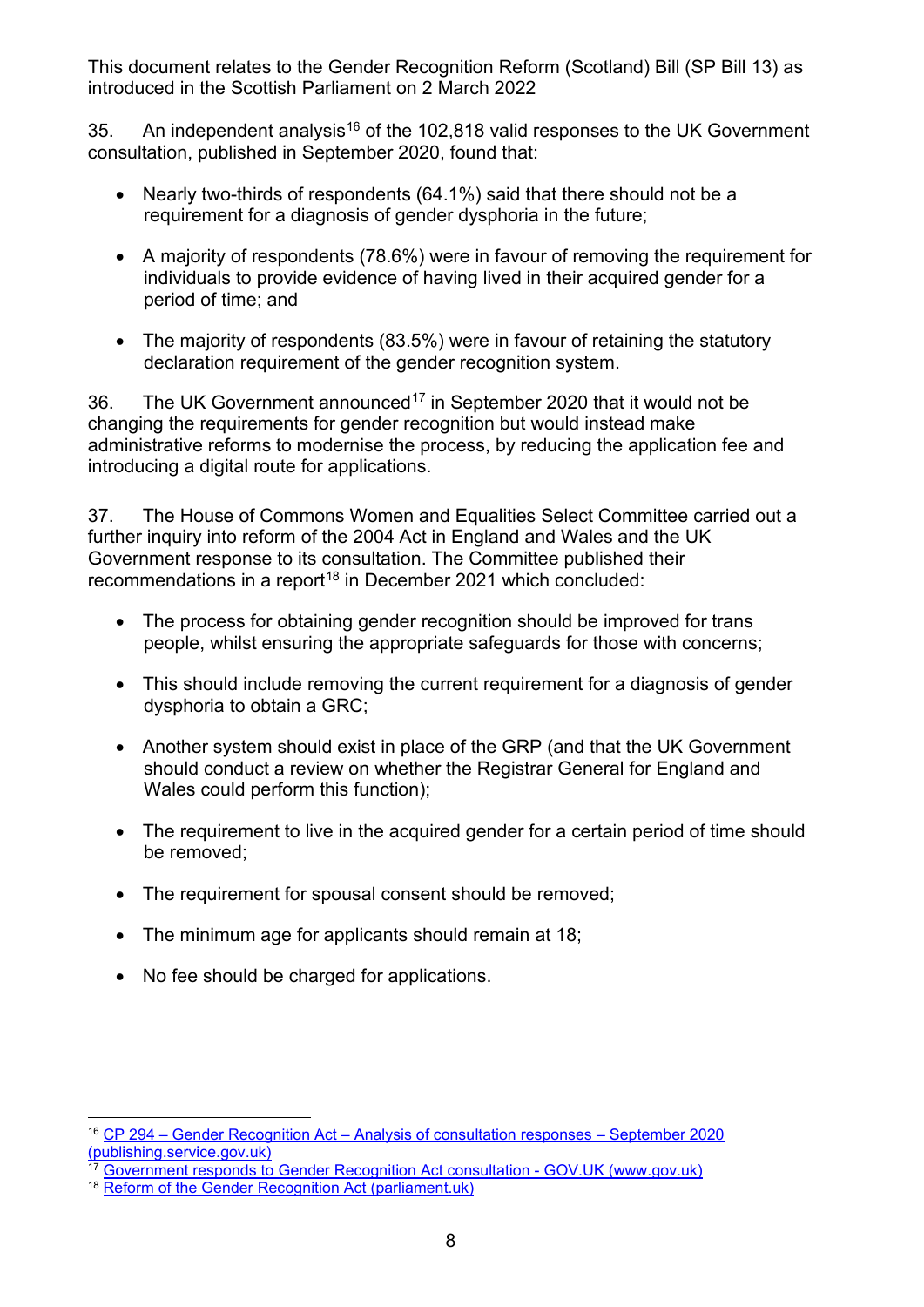38. Overall, the Select Committee's recommendations are similar but not identical to the conclusions of the Scottish Government's consultations and the draft Gender Recognition Reform (Scotland) Bill.

39. The Select Committee calls on the UKG to bring forward urgent proposals to reform the 2004 Act for England and Wales.

## **Consultation**

40. The Scottish Government committed to reforming the 2004 Act in the Fairer Scotland Action Plan in 2016 and to undertake a public consultation exercise.[19](#page-8-0)

41. Following on from this commitment, there have been two public consultation exercises. Between November 2017 and March 2018, the Scottish Government consulted on the principles of reform<sup>[20](#page-8-1)</sup> (the first consultation) and between December 2019 and March 2020 on a draft Bill (the second consultation). [21](#page-8-2) The Scottish Government has published an analysis of the responses to each consultation,  $22$  and has also published the responses from organisations and groups, where permission to publish was given[.23](#page-8-4)

## First consultation

42. The consultation sought views on a number of areas including reducing the minimum age of applicants, removing medical requirements and requirement for applicants to demonstrate they have been living in their acquired gender for a minimum of two years proceeding application, and retaining the requirement for an applicant to make a statutory declaration. The consultation also sought views on options for people younger than 16 and non-binary people, but the Scottish Government did not set out a view on the way forward in those areas.

## Consultation outcome

43. There were 15,697 responses available for analysis, of which 15,532 were from individual members of the public and 165 were from groups or organisations. Overall, 49% of respondents to the consultation were resident in Scotland, with 38% resident in the rest of the UK and the remaining 13% resident elsewhere in the world.

44. The consultation paper set out the Scottish Government's view that applicants for legal gender recognition in Scotland would not have to demonstrate a medical diagnosis and evidence or having lived in their acquired gender. The majority of respondents, 60%

<span id="page-8-0"></span><sup>19</sup> [Fairer Scotland Action Plan -](https://www.gov.scot/publications/fairer-scotland-action-plan/) gov.scot (www.gov.scot)

<span id="page-8-1"></span><sup>&</sup>lt;sup>20</sup> [Review of the Gender Recognition Act 2004: consultation -](https://www.gov.scot/publications/review-gender-recognition-act-2004/) gov.scot (www.gov.scot)

<span id="page-8-2"></span><sup>21</sup> [Gender Recognition Reform \(Scotland\) Bill: consultation -](https://www.gov.scot/publications/gender-recognition-reform-scotland-bill-consultation-scottish-government/) gov.scot (www.gov.scot)

<span id="page-8-3"></span><sup>&</sup>lt;sup>22</sup> [Review of the Gender Recognition Act 2004: consultation analysis -](https://www.gov.scot/publications/review-gender-recognition-act-2004-analysis-responses-public-consultation-exercise-report/pages/3/) gov.scot (www.gov.scot)

<span id="page-8-4"></span><sup>&</sup>lt;sup>23</sup> [Published responses from organisations \(nrscotland.gov.uk\)](https://webarchive.nrscotland.gov.uk/20190116052027/https:/www2.gov.scot/Topics/Justice/law/17867/gender-recognition-review/review-of-gender-recognition-act-2004-list-of-orga/published-responses-from-organisations) Gender Recognition Reform (Scotland) Bill consultation - [gov.scot \(www.gov.scot\)](https://www.gov.scot/collections/gender-recognition-reform-scotland-bill-consultation/)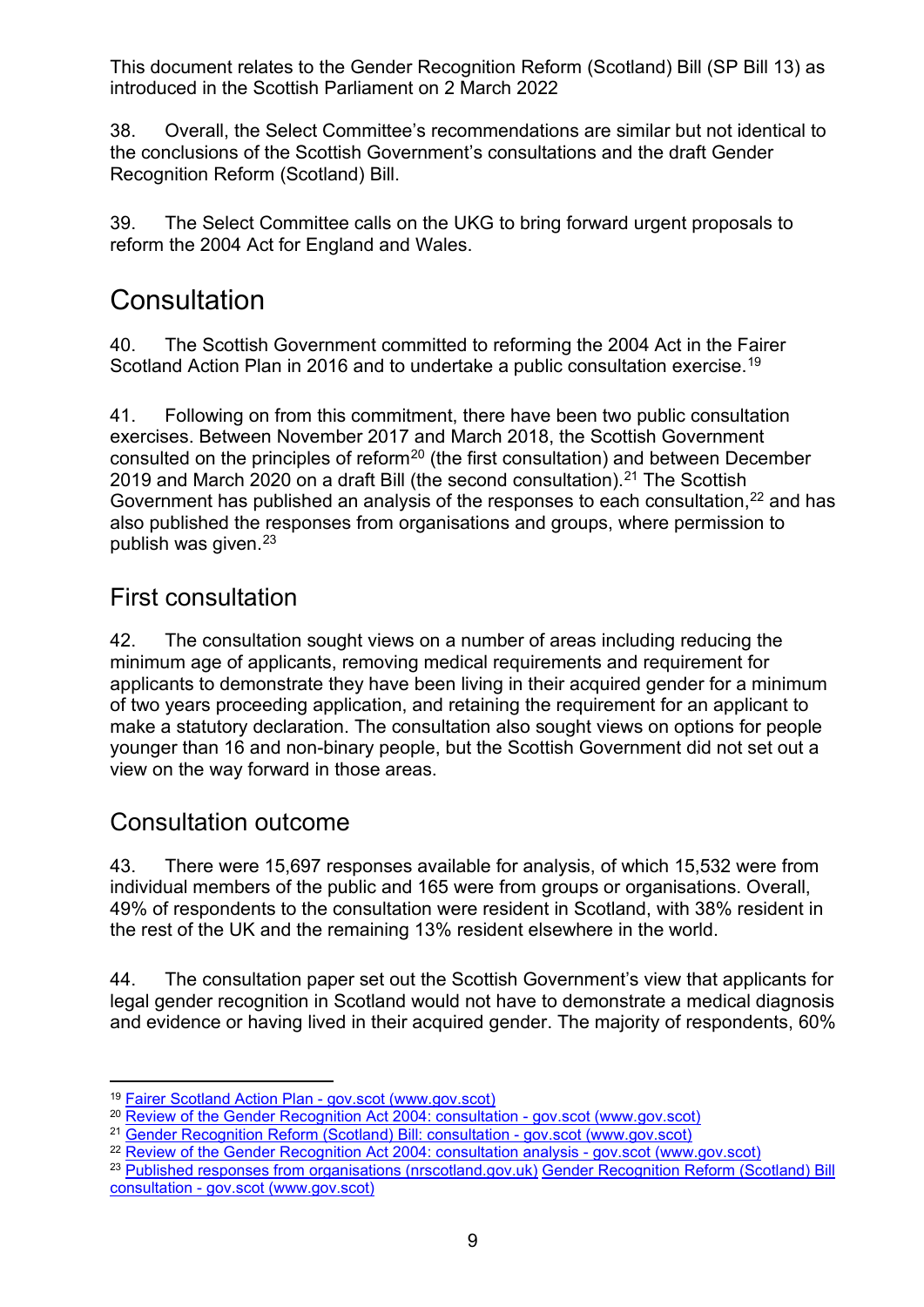of those answering the question, agreed with the proposal to introduce a selfdeclaratory system for legal gender recognition.

45. Comments by those who agreed with the proposal included that gender identity is a personal matter, with gender recognition not sought by individuals without consideration and commitment. It was suggested that the existing process is too lengthy and intrusive. Respondents sometimes related personal experiences of the difficulties they had encountered when applying or suggested that they had not been able to apply because of the present barriers. Other issues raised included that the existing process may contribute to mental ill health.

46. Comments by those who disagreed with the proposal included concerns about impact on women and girls and that the system could be open to abuse. There was also a concern that the proposals represent a general erosion of the identity and rights of women. Other issues raised included the lack of distinction between sex and gender and the associated view that the former was immutable.

## Second consultation

47. The consultation specifically sought views on the requirement for applicants to live in their acquired gender for 3 months prior to submitting an application, and for a 3 month reflection period before legal gender recognition is granted. Respondents were also asked whether the age at which an application for legal gender recognition can be made should be reduced from 18 to 16 and were invited to comment on draft impact assessments.

## Consultation outcome

48. There were 17,058 responses available for analysis. 16,843 responses were submitted by individual members of the public, with the remaining 215 submitted by organisations. Those resident in Scotland accounted for 55% of respondents, with 32% resident in the rest of the UK and the remaining 14% resident in the rest of the world.

49. Most respondents to the consultation tended to take one of two overall positions on the proposals, either broadly in support of, or broadly opposed to, a statutory declaration-based system.

50. An analysis of comments made suggests that a small majority of organisations broadly supported changing to a statutory declaration-based system. Around 4 in 10 organisations did not support changing to a statutory declaration-based system and around 1 in 10 either did not take a view or their view was not clear.

51. 56% of respondents who answered the question thought that the age at which a person can apply for legal gender recognition should be reduced from 18 to 16, while 42% thought it should not, and 2% did not know.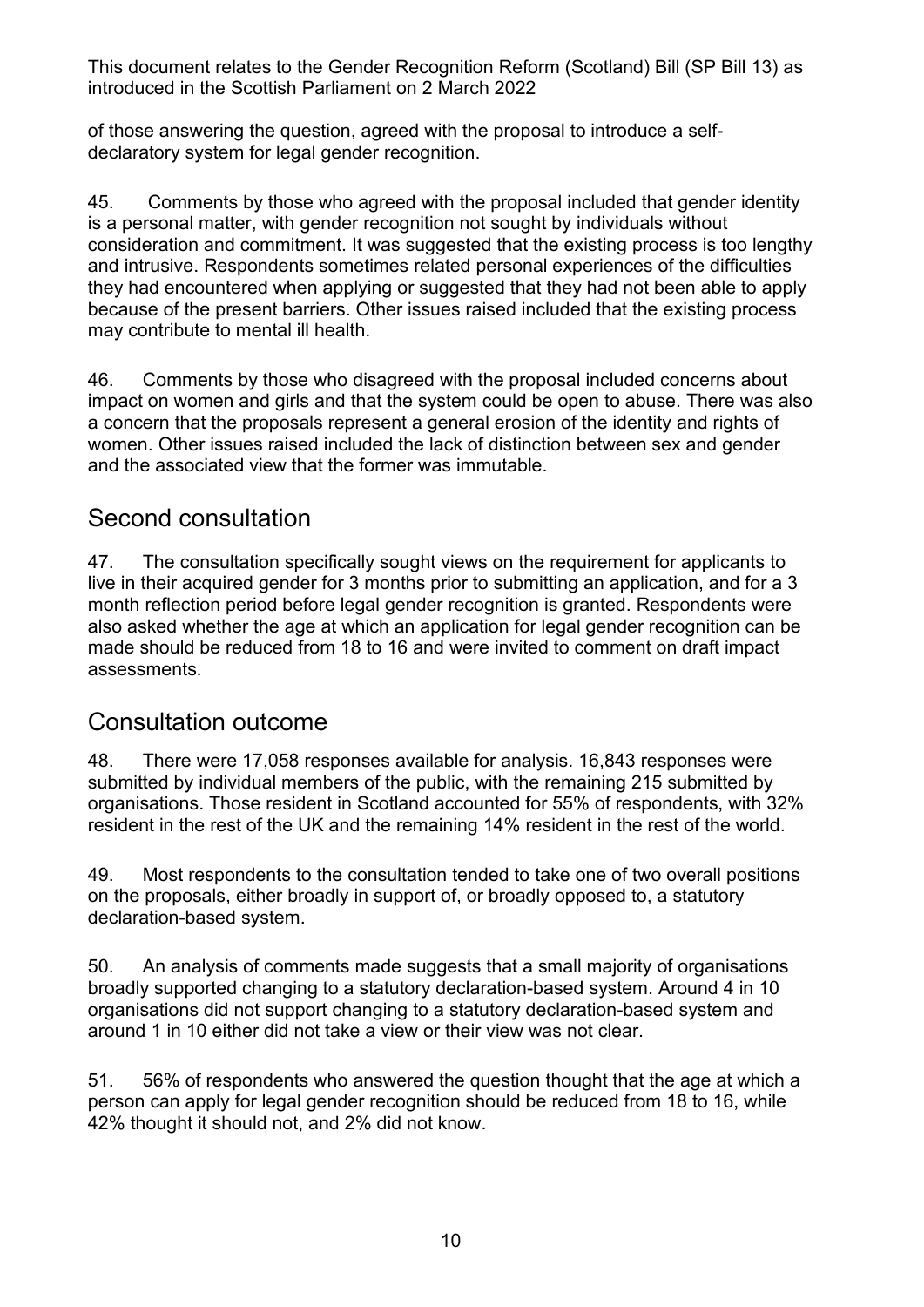52. Those broadly in support tended to see the case for change as being clear and pressing, with the current system in desperate need of reform. They often thought the draft Bill offers some improvement relative to the current approach, primarily because of the change to statutory declaration and, more generally, because it would make acquiring a GRC simpler. However, they generally disagreed with central elements of the proposals, including that there should be a requirement to live in the acquired gender or that there should be a reflection period. These respondents tended to agree with reducing the age at which a person can apply for legal gender recognition to 16.

53. This was the perspective of many individual respondents and all, or the considerable majority of Children and Young People's Groups, LGBT Groups, Union or Political Parties, Local Authorities, Health and Social Care Partnerships or NHS respondents and Third Sector Support Organisations.

54. Those broadly opposed generally thought a convincing case for change has not been made, and that the current system is broadly fit for purpose. This was often connected to a view that the draft Bill should simply be scrapped and to specific concerns about the removal of the need for a medical diagnosis of gender dysphoria before receiving a GRC. These respondents were often concerned about the potential impact of the proposed changes on society in general, but on the safety and wellbeing of women and girls in particular. They generally disagreed with reducing the age at which a person can apply for legal gender recognition to 16.

55. This was the perspective of many individual respondents and the considerable majority of the Women's Groups and Religious or Belief Bodies that responded.

#### Scottish Government response

56. Following consultation, the Scottish Ministers committed to introduce legislation that will improve the process for those applying for legal gender recognition and change the criteria required to be satisfied by applicants before a GRC can be obtained. That commitment was made in the last Parliament and reaffirmed in the Bute House Agreement and the Programme for Government<sup>[24](#page-10-0)</sup> published 7 September 2021, which said: "Within the next year we will bring forward the Gender Recognition Reform (Scotland) Bill, removing the current medical requirements and reducing the time that applicants for gender recognition need to have lived in their acquired gender from two years to three months."

## Policy objectives of the Bill

## **General**

57. The Scottish Government aims to create a more equal Scotland where people and communities are valued, included and empowered and which protects and

<span id="page-10-0"></span><sup>24</sup> [A Fairer, Greener Scotland: Programme for Government 2021-22 -](https://www.gov.scot/publications/fairer-greener-scotland-programme-government-2021-22/) gov.scot (www.gov.scot)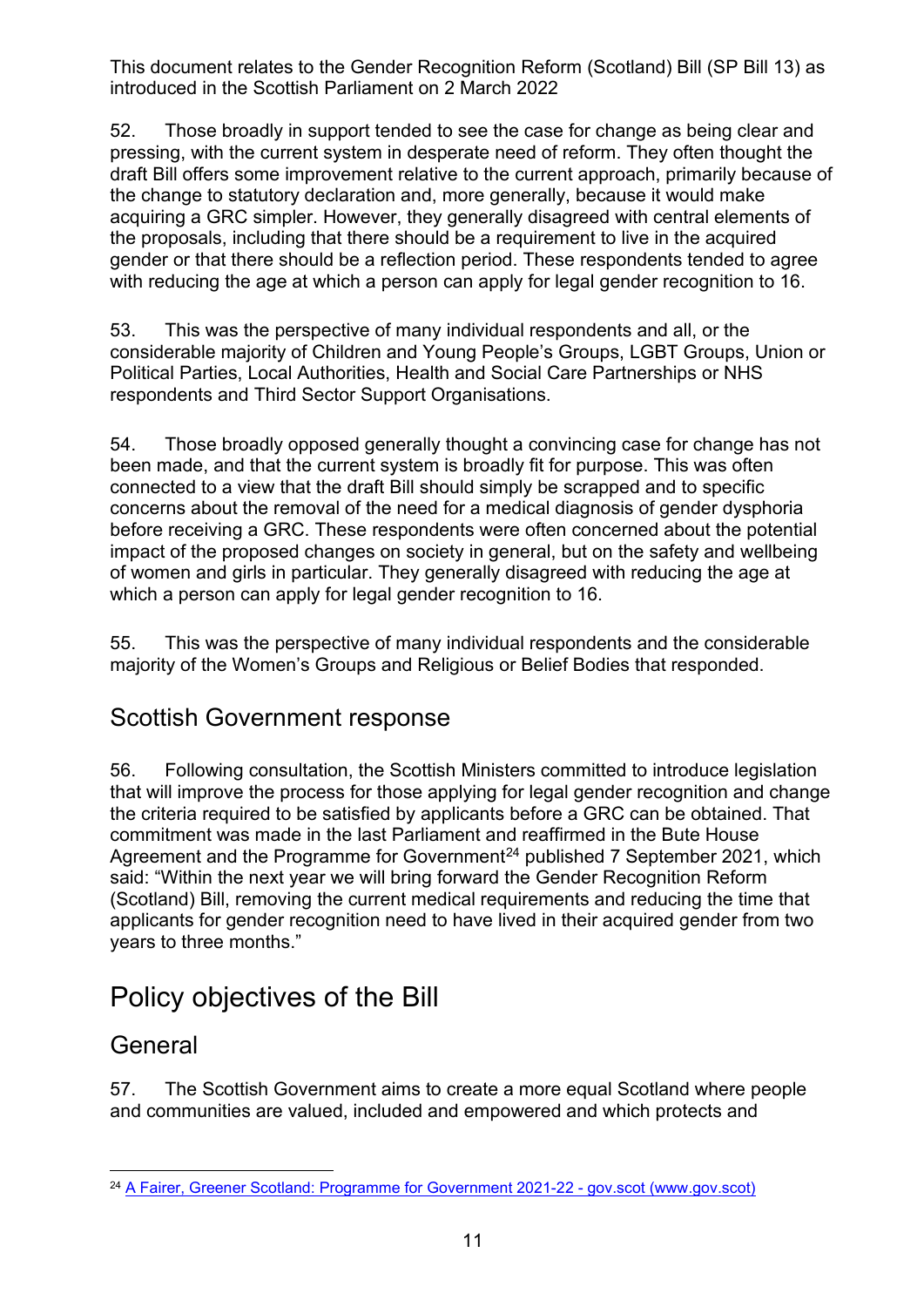promotes equality, inclusion and human rights. The National Performance Framework<sup>25</sup> sets a national outcome for human rights: "we respect, protect and fulfil human rights and live free from discrimination." In line with this, the policy of the Bill is to improve the process for those applying for legal gender recognition as the current system can have an adverse impact on applicants, due to the requirement for a medical diagnosis and supporting evidence and the intrusive and lengthy process.

58. In addition to the negative impact on those going through the process for legal gender recognition, the current legislation in this area is complex and the Bill simplifies the process applying to Scotland. Under the current process, 16- and 17-year-olds are not permitted to apply for gender recognition, despite being able to vote, get married and consent to surgical and medical procedures at that age. This has been identified as a negative impact on trans young people. The Bill therefore lowers the minimum age for applicants to 16.

59. The Bill amends the 2004 Act to introduce a new process for applying for legal gender recognition in Scotland, and new criteria which require to be satisfied by applicants to obtain a GRC. This reflects that although the Bill changes the process by which legal gender recognition can be obtained and the criteria, it does not change the effects of a GRC and the rights and responsibilities which a person has on obtaining legal gender recognition.

60. The Scottish Government considers that the process set out in the Bill is a balanced and proportionate way of improving the current process for trans men and women seeking to obtain legal gender recognition. Retaining the requirement for a statutory declaration, and the provision for offences in the Bill for making a false statutory declaration or other false information in an application, ensures the process will continue to be as serious and significant a step as under the current system. A person who commits such an offence is liable to imprisonment for up to two years and/or a fine.

61. Based on international evidence, it is anticipated that there will likely be an increase in the number of applicants for a GRC. We estimate that the numbers of Scottish applications would be around 250-300 applications per year.

## Summary of main provisions in the Bill

62. The Bill amends the 2004 Act to introduce a new process for applying for legal gender recognition in Scotland. Applicants must either have been born in Scotland or be ordinarily resident here.

63. Whether a person is ordinarily resident in Scotland will depend on their individual circumstances. Broadly speaking, a person is ordinarily resident in a place if they live there on a settled basis, lawfully and voluntarily.

<span id="page-11-0"></span><sup>25</sup> [Human Rights | National Performance Framework](https://nationalperformance.gov.scot/national-outcomes/human-rights)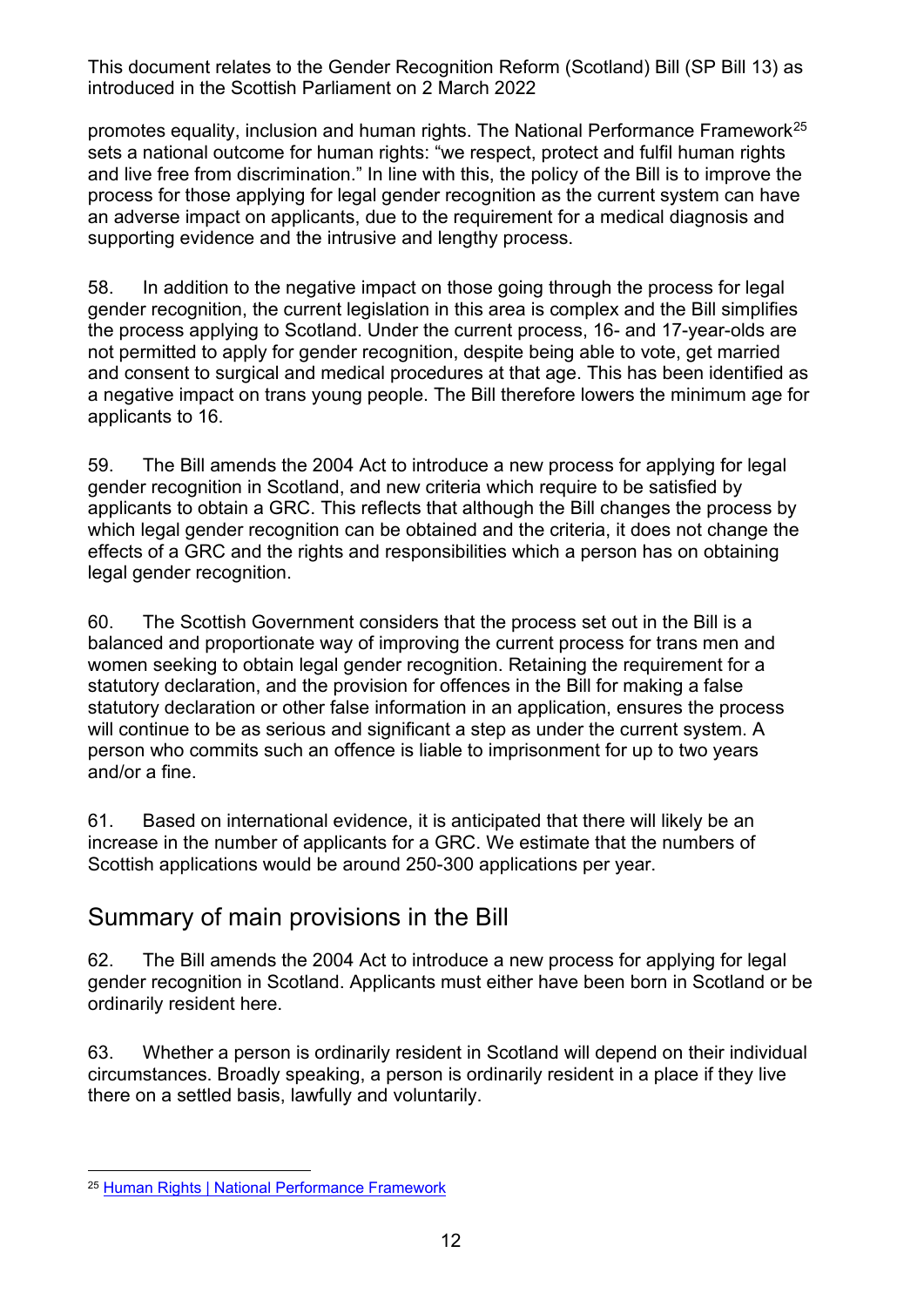| Section                   | Provision                                                                                                                                                                  |
|---------------------------|----------------------------------------------------------------------------------------------------------------------------------------------------------------------------|
| in Bill<br>$\overline{2}$ | An applicant must be at least 16 and either have been born in Scotland or adopted                                                                                          |
|                           | in Scotland <sup>26</sup> or be ordinarily resident here. Section 11 gives powers to the                                                                                   |
|                           | Registrar General to make regulations about applications.                                                                                                                  |
| 3                         | Once the Registrar General has considered the application, the Registrar General                                                                                           |
|                           | cannot determine it until a 3 month reflection period has passed and the applicant                                                                                         |
|                           | has confirmed in writing that they wish to proceed. (This confirmation is known in<br>the Bill as the "notice of confirmation").                                           |
| 4                         | The Registrar General must grant the application if it includes a statutory                                                                                                |
|                           | declaration by the applicant that the applicant is at least 16; was born or adopted in                                                                                     |
|                           | Scotland <sup>27</sup> or is ordinarily resident here; has lived in their acquired gender for at                                                                           |
|                           | least 3 months; and intends to live in their acquired gender permanently. The<br>applicant must also provide statutory declarations required by section 5 concerning       |
|                           | marriages and civil partnerships. Section 14 makes it a criminal offence to make a                                                                                         |
|                           | false statutory declaration in relation to gender recognition or a false application for                                                                                   |
|                           | gender recognition or a false notice of confirmation after the reflection period has<br>expired.                                                                           |
| 5 to 7                    | Makes provision about statutory declarations by the applicant on whether they are                                                                                          |
|                           | married or in a civil partnership and on what type of GRC the Registrar General                                                                                            |
|                           | should issue. Where the applicant is single, the Registrar General should issue a                                                                                          |
|                           | full GRC. Where the applicant is married or in a civil partnership and both parties<br>wish to stay in the relationship, the Registrar General should issue a full GRC. In |
|                           | other cases, the Registrar General should issue an interim GRC.                                                                                                            |
| $\overline{7}$            | Makes provision about the issuing of a full GRC on application to a person with an                                                                                         |
|                           | interim GRC where their spouse or civil partner consents to the marriage or civil<br>partnership continuing or the marriage or civil partnership has ended (through        |
|                           | divorce, dissolution or death of the spouse or civil partner), and also makes                                                                                              |
|                           | provision about the court issuing a full GRC where the court has granted a decree                                                                                          |
|                           | of divorce or dissolution on the grounds of the issue of an interim GRC.                                                                                                   |
| 8                         | Provides recognition for GRCs issued in England and Wales or Northern Ireland<br>and for gender recognition obtained overseas.                                             |
| 9                         | Makes provision about an applicant being able to request a review of, and appeals<br>against, gender recognition decisions made by the Registrar General.                  |
| 9                         | Makes provision about applications to the court to quash a GRC on the grounds                                                                                              |
|                           | that the wrong type of GRC was issued, the application was fraudulent or the<br>applicant lacked capacity.                                                                 |
| 10                        | Makes provision about the correction of administrative errors in GRCs issued by                                                                                            |
|                           | the Registrar General.                                                                                                                                                     |
| 12                        | Makes provision about the Registrar General for Scotland sending a copy of a GRC                                                                                           |
|                           | issued in Scotland to other Registrar Generals in the UK, if there are records held                                                                                        |
| 13                        | about the recipient of the GRC by other Registrar Generals.<br>Makes provision about continuity of marriages or civil partnerships after gender                            |
|                           | recognition.                                                                                                                                                               |
| 14                        | Creates new offences in relation to false applications under the GRA.                                                                                                      |
| 15                        | Introduces a duty to report on numbers of applications and GRCs issued on an                                                                                               |
|                           | annual basis.                                                                                                                                                              |

<span id="page-12-0"></span> $26$  Or subject to a parental order in Scotland.

<span id="page-12-1"></span> $27$  Or subject to a parental order in Scotland.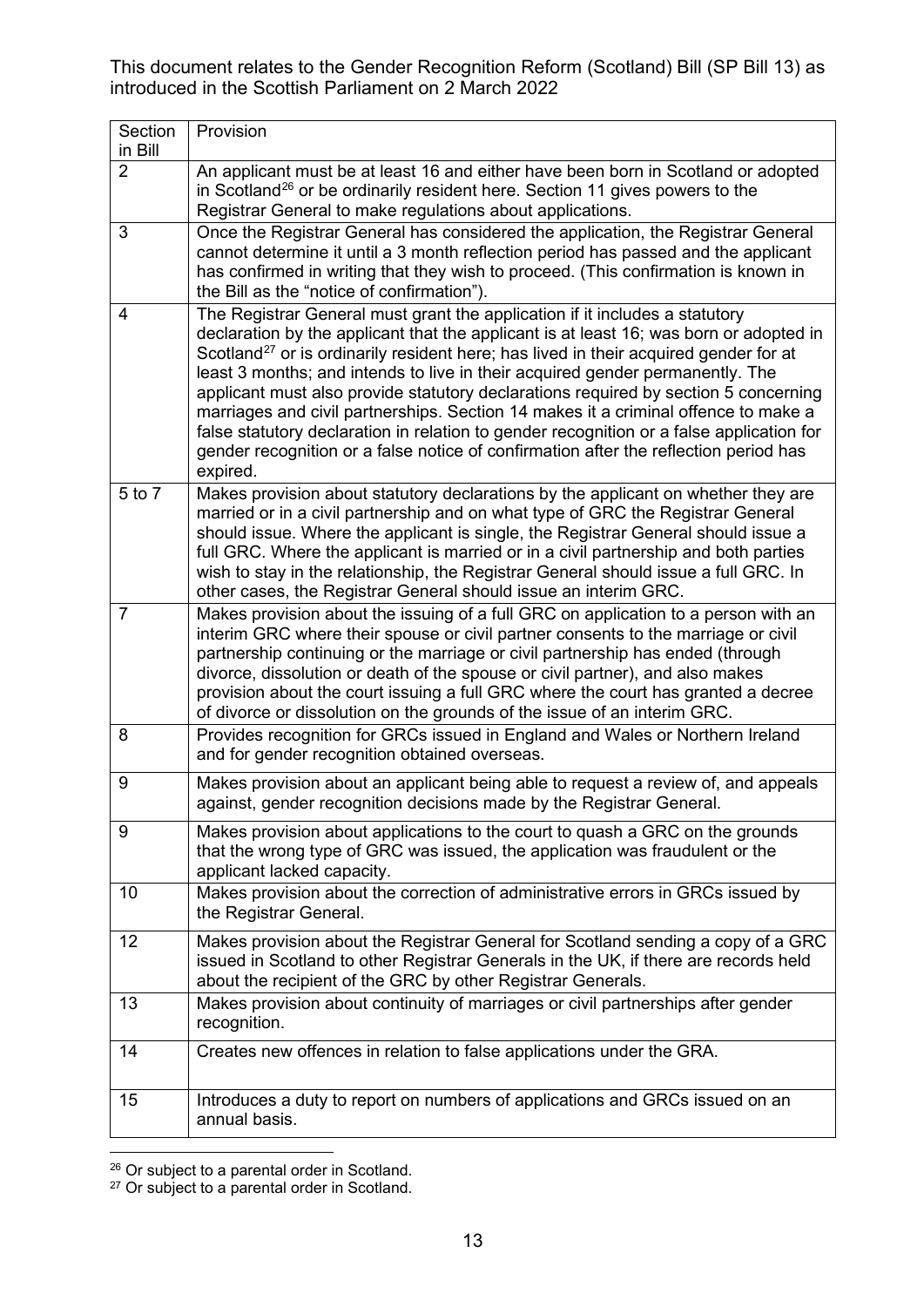#### Removing the requirement for medical evidence

64. The first consultation on the Bill, $^{28}$  $^{28}$  $^{28}$  published on 1 March 2018, set out three broad models currently in use in processes for legal gender recognition in 16 other countries or territories. These were:

- A treatment model requiring an applicant to have had hormone treatment or to have been sterilised or had surgery before obtaining gender recognition: the Scottish Government judged this type of model to be both entirely at odds with best practice and legally unacceptable, which had been confirmed in a decision of the European Court of Human Rights<sup>[29](#page-13-1)</sup>
- An assessment model where an applicants' evidence about their gender identity is supported by third party evidence and considered by either a court or administrative body (the current arrangements under the 2004 Act are a variation of this model)
- A model where the decision on whether an applicant can obtain gender recognition is entirely based on a declaration or statement of the applicant.

65. Countries that have adopted a model based on an applicant's declaration include Norway, Denmark, Malta, Colombia, Argentina, the Republic of Ireland, and more recently Switzerland and New Zealand.

66. The Scottish Government considers that Scotland should have a system for legal gender recognition based on a statutory declaration made by the applicant. This would mean that applicants under a Scottish system would not have to demonstrate a diagnosis of gender dysphoria or provide evidence of living in their acquired gender. This would align Scotland with the best international practice demonstrated in countries who have already successfully adopted such systems. This approach would assure Scotland's compliance with Resolution 2048. The arrangements would be less intrusive and onerous from the perspective of applicants, and would remove additional costs for applicants involved in gathering and providing the evidence that is currently required.

67. There has been strong support for this approach from some respondents to consultation. [30](#page-13-2) The de-medicalising of the process of obtaining a GRC was warmly welcomed by many. The need to provide evidence of a medical diagnosis of gender dysphoria to the GRP was seen as one of the main problems with the current system.

68. Others opposed this approach in consultation responses, arguing that the diagnosis of gender dysphoria is a key requirement that should be retained. It was suggested that removing this requirement significantly changes the nature of the 2004 Act, which was introduced to help a small group of people with the medically recognised

<span id="page-13-0"></span><sup>&</sup>lt;sup>28</sup> [Review of the Gender Recognition Act 2004 -](https://consult.gov.scot/family-law/review-of-the-gender-recognition-act-2004/) Scottish Government - Citizen Space (consult.gov.scot)

<span id="page-13-1"></span><sup>&</sup>lt;sup>29</sup> The case is AP, Garcon and Nicot v France [2017] ECHR 338 (06 April 2017).

<span id="page-13-2"></span><sup>&</sup>lt;sup>30</sup> As described in the independent [analysis](https://www.gov.scot/binaries/content/documents/govscot/publications/consultation-analysis/2021/09/gender-recognition-reform-scotland-bill-analysis-responses-public-consultation-exercise/documents/gender-recognition-reform-scotland-bill-analysis-responses-public-consultation-exercise-august-2021/gender-recognition-reform-scotland-bill-analysis-responses-public-consultation-exercise-august-2021/govscot%3Adocument/gender-recognition-reform-scotland-bill-analysis-responses-public-consultation-exercise-august-2021.pdf?forceDownload=true) of the second consultation.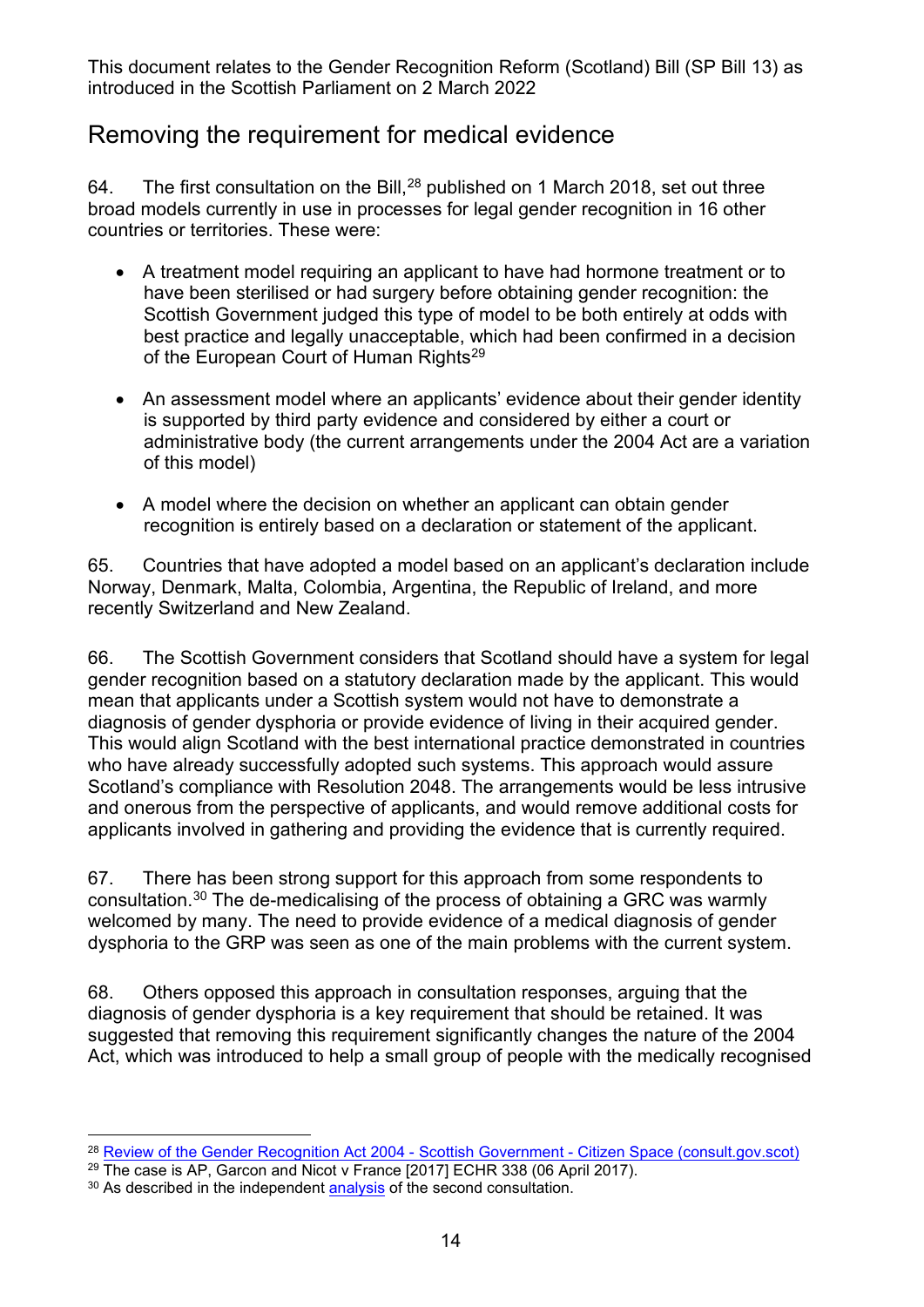condition of gender dysphoria. It was argued that the proposed reform would extend the GRC process to a much larger and more diverse group.

69. The World Health Organisation (WHO) publish an International Classification of Diseases (ICD). The 11th revised version of the ICD (ICD-11) published in 2018 and approved in 2019 redefined gender identity related health. Gender identity disorders are no longer listed in the "Mental and behavioural disorders" chapter and are now in the new "Conditions related to sexual health" chapter. Consultation respondents who supported reform often pointed to this change as relevant evidence of the need to change the current system.

70. The WHO took this step to reflect evidence that trans-related and gender diverse identities are not conditions of mental ill health, and classifying them as such can cause distress. The WHO aim to ensure transgender people's access to gender-affirming health care by continuing to include gender incongruence in the ICD. The Scottish Government does not consider that this change by itself means that the need for a medical diagnosis when obtaining legal gender recognition has to be removed from the GRA. However, it does point to the need for the current definition of "gender dysphoria" at section 25 of the GRA to be revised. Alongside removing the requirement for medical evidence, the Bill repeals the definition in the current GRA of "gender dysphoria."

71. The Scottish Government remains of the view that removing the requirement to provide medical evidence is the best approach, and that it is central to the case for reforming the current gender recognition system.

## Application through the Registrar General

72. As set out in the above section, streamlining the existing processes by removing the need for applicants to provide evidence of medical diagnosis would also allow for applications to be considered by an administrative body, rather than by a tribunal such as the Gender Recognition Panel.

73. The policy intention is therefore that the system will be administrative in nature. The proposed system could be administered by officials based in the Scottish Government or by officials at National Records of Scotland. The Registrar General for Scotland (the Registrar General) who heads National Records of Scotland is responsible for the Register of Births as well as the Gender Recognition Register under the 2004 Act.

74. This would have a number of benefits, including lower running costs than a tribunal, as well as being more accessible for applicants. Some respondents to the first consultation were critical of the current process for providing evidence to the GRP, saying that the GRP is made up of people who are not trans and who may not be well informed on the issues involved, and noting that the GRP members do not know the individuals whose applications they are evaluating, that submitting evidence in the manner required can be intimidating or humiliating, that decisions can appear arbitrary, and that the criteria on which judgements are made are not readily accessible.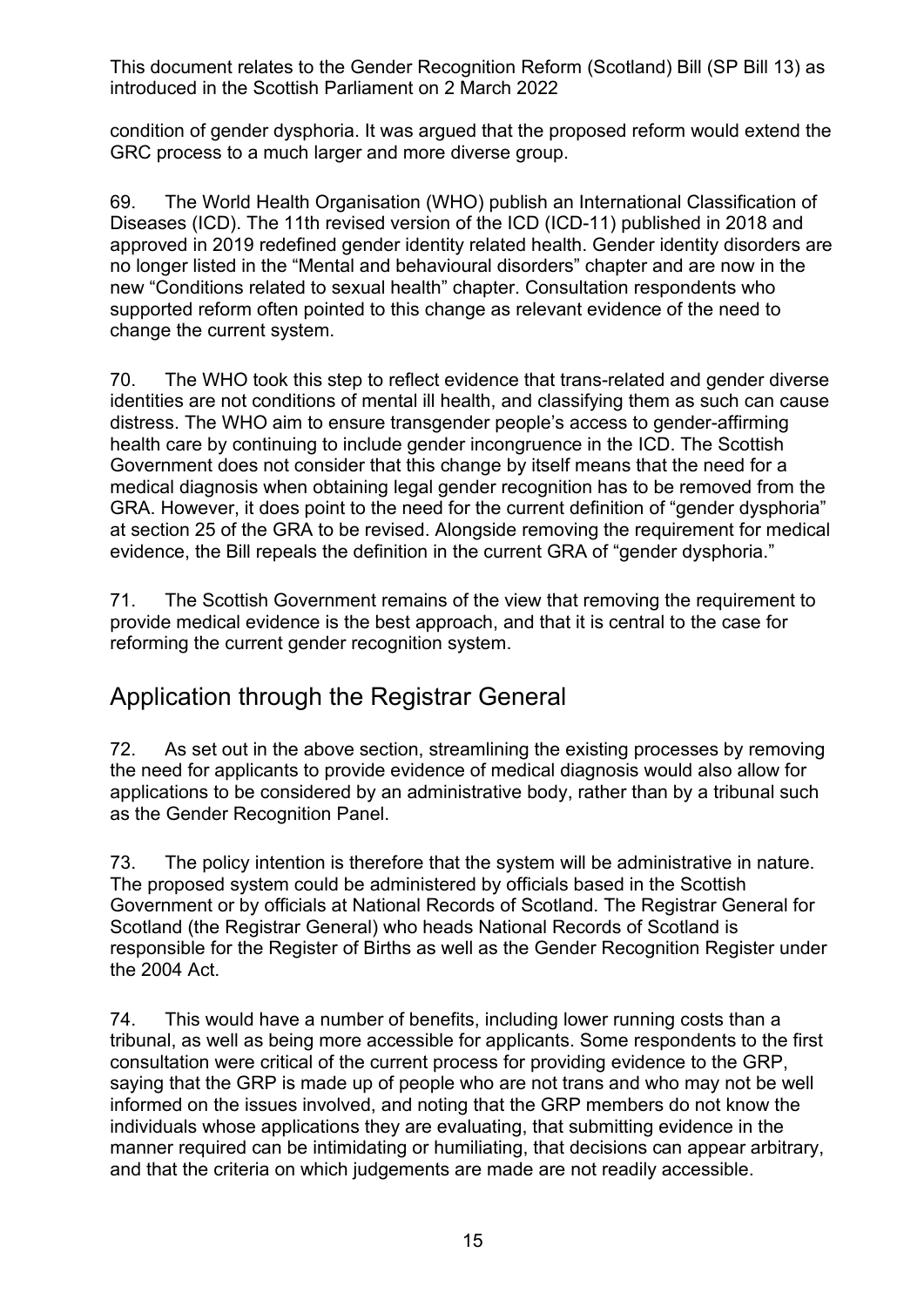75. Those who oppose this approach argue that the decision-making power of the GRP is needed to check the gender dysphoria diagnosis and evidence.

#### Reducing the period applicants must have lived in their acquired gender and removing the requirement to submit evidence of this

76. Under the current process set out in the 2004 Act, applicants must provide evidence that they have lived in their acquired gender for two years immediately prior to making an application. The bill removes the routine requirement to submit evidence of living in their acquired gender in line with the administrative approach described above. It does require applicants to have lived in their acquired gender for a minimum period of three months, and to affirm this in a statutory declaration.

77. The Scottish Government will work with National Records of Scotland to publish supporting guidance for applicants under the new process. This will provide further information to applicants including on living in the acquired gender.

78. The period applicants need to have lived in their acquired gender is reduced from two years to three months prior to making an application.

79. The views expressed on this through consultation responses were mixed, with those broadly supportive of reforms welcoming the shortening of the period from two years to three months and the removal of requirement for evidence, but often preferring that the period be removed altogether, whereas others opposed any reduction in the period. [31](#page-15-0)

80. The Scottish Government is of the view that a three month period living in the acquired gender before application is a reasonable length of time to demonstrate a serious commitment behind the application, and is preferable to the two year requirement, which leads to the current process being unnecessarily lengthy which can be a barrier to applicants.

81. The Bill includes provision allowing the Registrar General, with the consent of the Scottish Ministers, to make Regulations about a number of areas including information or evidence to be included in an application for a GRC or a notice of confirmation. Any such regulations are subject to the affirmative procedure if they add to, omit or replace any part of the text of an Act. Otherwise, they are subject to the negative procedure.

<span id="page-15-0"></span><sup>&</sup>lt;sup>31</sup> As described in the independent [analysis](https://www.gov.scot/binaries/content/documents/govscot/publications/consultation-analysis/2021/09/gender-recognition-reform-scotland-bill-analysis-responses-public-consultation-exercise/documents/gender-recognition-reform-scotland-bill-analysis-responses-public-consultation-exercise-august-2021/gender-recognition-reform-scotland-bill-analysis-responses-public-consultation-exercise-august-2021/govscot%3Adocument/gender-recognition-reform-scotland-bill-analysis-responses-public-consultation-exercise-august-2021.pdf?forceDownload=true) of the second consultation.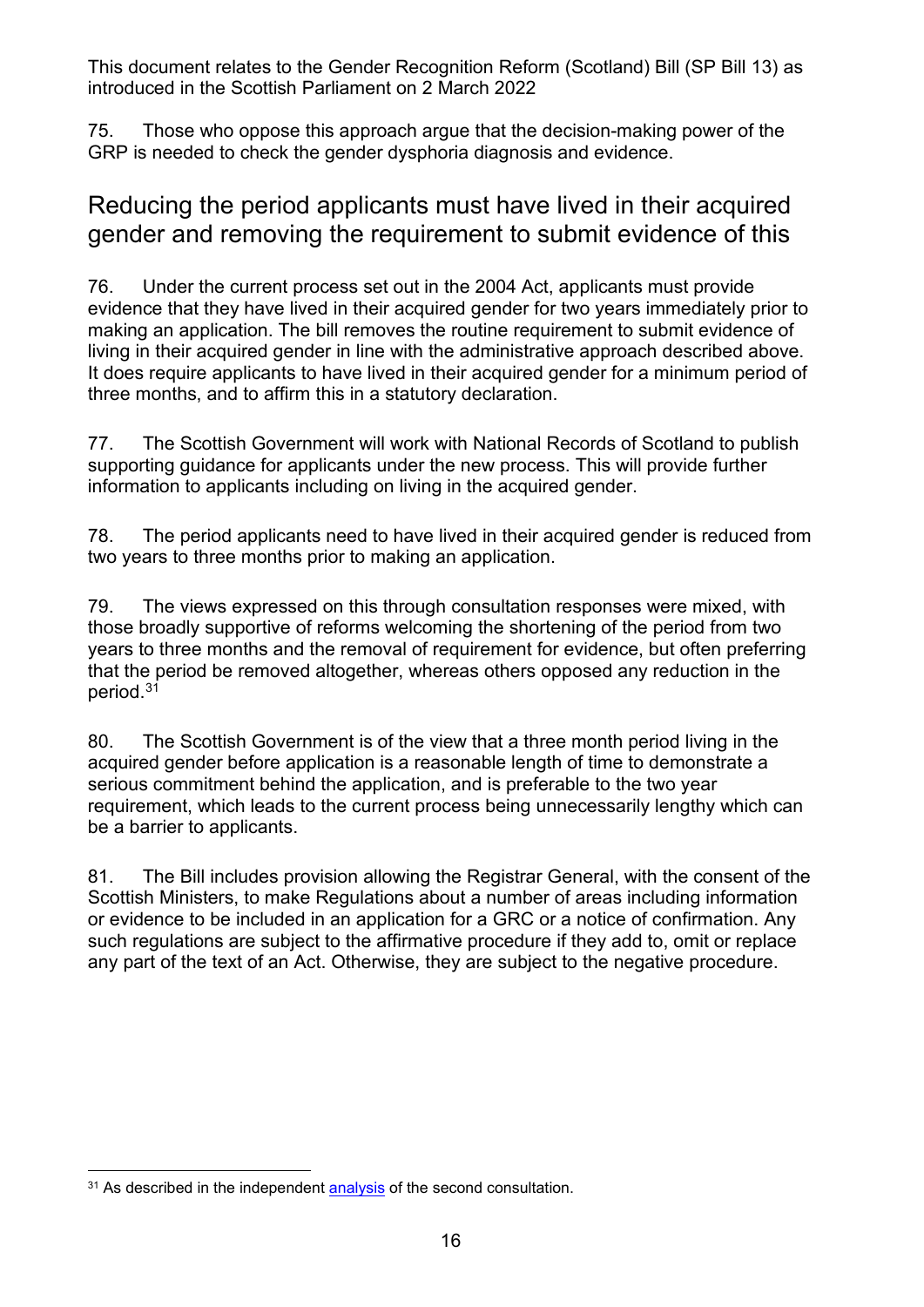#### Introducing a reflection period

82. Under the new process set out in the Bill, all applicants prior to the issue of a GRC whether interim or full, will be required to have undertaken a three month reflection period starting from the point when the Registrar General identifies that their application is complete, as a pre-condition of their being issued with either an interim or a full GRC.

83. The intention of the statutory period of reflection is to further affirm the seriousness of the process and provide further assurance that applicants have fully and carefully considered their decision.

84. The Bill does not require applicants to confirm that the facts and circumstances set out in their application and statutory declaration remain unchanged since their application was submitted for consideration, or to provide any evidence, as a precondition of their application being granted after the expiry of the reflection period.

85. Two other countries have reflection periods as part of their gender recognition processes, Denmark and Belgium.

86. Consultation responses on this issue varied. Those broadly supportive of reforms generally did not agree with the proposal for a three month reflection period, arguing that any such period is unnecessary as many trans people will have been aware of their gender, and 'reflecting' on their situation, for all of their lives. Those broadly opposed to reforms also often argued against a three month reflection period but for different reasons. This was often connected to a view that the reflection period should be longer than the three months proposed, or that it would be unnecessary if applicants were required to spend a longer period living in their acquired gender.

87. The Scottish Government is of the view that a three month reflection period as set out in the Bill will provide an additional assurance that applicants have seriously considered their decision, even though the number of applicants who would choose not to pursue the process after this period is anticipated to be small, based on the operation of a similar processes in Denmark and Belgium.

#### Application fees

88. Section 7(2) of the 2004 Act provides for an applicant to pay a non-refundable fee in the amount prescribed by an order of the Secretary of State. The fee can in certain circumstances be remitted and allowance is made for fees of different amounts. The UK Government in May 2021 reduced the fee for obtaining a GRC from £140 to £5.

89. In the Republic of Ireland, which has adopted arrangements for gender recognition based on applicants making a statutory declaration of their intention to remain in their lived gender, no fee is charged and their Gender Recognition Act 2015 specifies at section 8(2) that no fee shall be charged by the Minister for considering the application.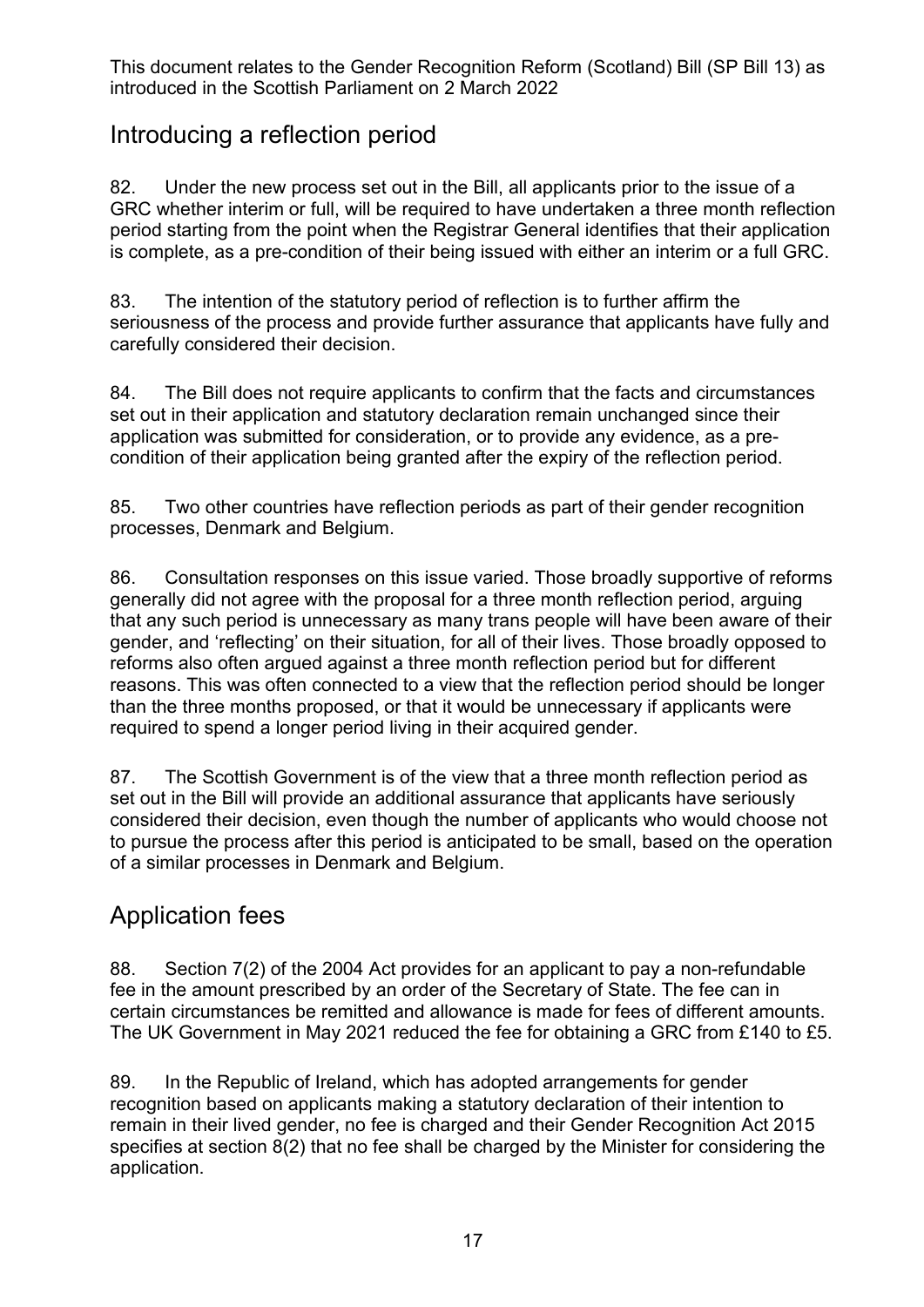90. The draft Bill as consulted on contained a provision conferring power on the Registrar General, with the approval of the Scottish Ministers, to prescribe a statutory fee for an application for gender recognition. This would be in keeping with other similar arrangements for fees for services provided by the Registrar General.

91. Some responses to the consultation highlighted the (then) £140 as being higher than for other comparable applications and that this could be a barrier to applicants.

92. The Scottish Government is of the view that financial barriers should not stand in the way of applicants for gender recognition and that therefore no fee should be charged. The provision in the draft bill conferring power on the Registrar General to prescribe a fee has therefore been removed before introduction.

#### Reporting on operation of the Bill

93. Through consultation responses and meetings with stakeholders, it is clear there is an interest in reviewing and monitoring the impact of the Bill. For example, some stakeholders consider that the actual number of applications may be higher than estimated and it will be important to understand the number of applications and how this changes over time. The Scottish Government's estimates are based on international evidence, including from Ireland. The Scottish Government will report on actual numbers on an annual basis.

94. It is standard practice to review and monitor the impact of legislation. Placing in the Bill a requirement to measure and report on the operation of the gender recognition process in Scotland, and in particular the number of applications made and GRCs granted, will contribute to our understanding of the operation of the process and provide information to those with an interest.

95. In Republic of Ireland, Section 6 of their Gender Recognition Act 2015 places a duty on the Minister for Social Protection to prepare a report on the performance of his or her functions under the Act in the immediately preceding year, and cause copies to be laid before each House of the Oireachtas.<sup>[32](#page-17-0)</sup>

96. The Scottish Government intends to report on an annual basis on the operation of the gender recognition process, and the Bill includes provision that expands the existing duty on the Registrar General to report to Scottish Ministers on numbers of births, deaths and marriages.<sup>[33](#page-17-1)</sup> This will add an additional requirement to report on the number of applications for a GRC and the number of GRCs issued, on an annual basis. It will also provide scope for additional information to be provided at the discretion of the Registrar General and Scottish Ministers.

<span id="page-17-0"></span><sup>32</sup> [Gender Recognition Act 2015, Section 6 \(irishstatutebook.ie\)](https://www.irishstatutebook.ie/eli/2015/act/25/section/6/enacted/en/html#sec6)

<span id="page-17-1"></span><sup>33</sup> [Registration of Births, Deaths and Marriages \(Scotland\) Act 1965 \(legislation.gov.uk\)](https://www.legislation.gov.uk/ukpga/1965/49/section/1/2009-04-06?view=plain)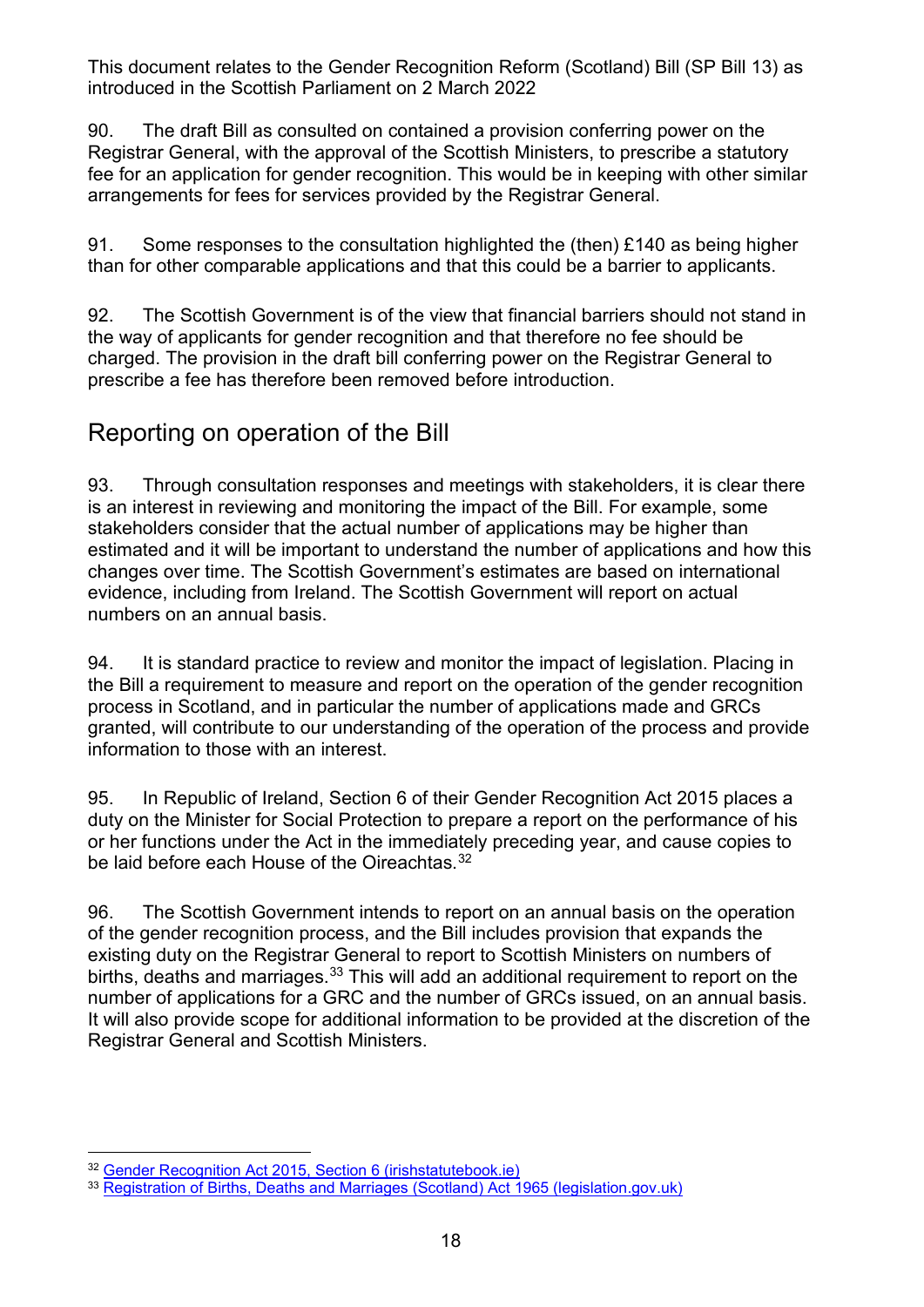## Alternative approaches

#### No legislative change

97. The first consultation in 2017 sets out the view of the Scottish Government that Scotland should adopt a system for legal gender recognition where applicants would not have to demonstrate a diagnosis of gender dysphoria or that they had lived for a period in their acquired gender.

98. The 2017 UK Government LGBT National Survey<sup>[34](#page-18-0)</sup> had heard from trans people who would seek legal gender recognition but found the process too bureaucratic, expensive and intrusive. The UK Government then conducted a consultation in 2018 asking how the process can be improved.

99. Following that public consultation exercise, the UK Government concluded in 2021 that current system under the 2004 Act allowed those that wish to legally change their sex to do so safely and fairly and that it would therefore not bring forward substantial legislative change to the 2004 Act. Instead, the application fee was reduced from £140 to £5 in May 2021, and work is being taken forward to digitise the process.

100. While this has offered some improvement in relation to the cost of application and allowing for a digital application, it is the Scottish Government's view that the current system can have an adverse impact on applicants due to the requirement for a medical diagnosis and evidence, and that trans people in Scotland should not have to go through an intrusive and lengthy process in order to obtain legal gender recognition.

#### Minimum age of applicants

101. The current minimum age for applying for legal gender recognition is 18 under the 2004 Act. However, applicants are required to have lived in their acquired gender for a minimum of two years before making an application, and so that process could potentially begin from age 16.

102. There are a number of existing areas in Scotland where people obtain rights at 16. At age 16 you can:

- Leave home without the consent of your parent or guardian;
- Get a full time job and pay National Insurance;
- Enter into a legally binding contract;
- Consent to surgical, medical or dental procedures and treatments;
- Marry or register a civil partnership without parental consent;
- Consent to lawful sexual activity;
- Apply for a UK passport on your own behalf;
- Vote in elections to the Scottish Parliament and Scottish local authorities;
- Get a skin piercing; and
- Record a change of name officially on your own behalf.

<span id="page-18-0"></span><sup>34</sup> [National LGBT Survey: Research report -](https://www.gov.uk/government/publications/national-lgbt-survey-summary-report) GOV.UK (www.gov.uk)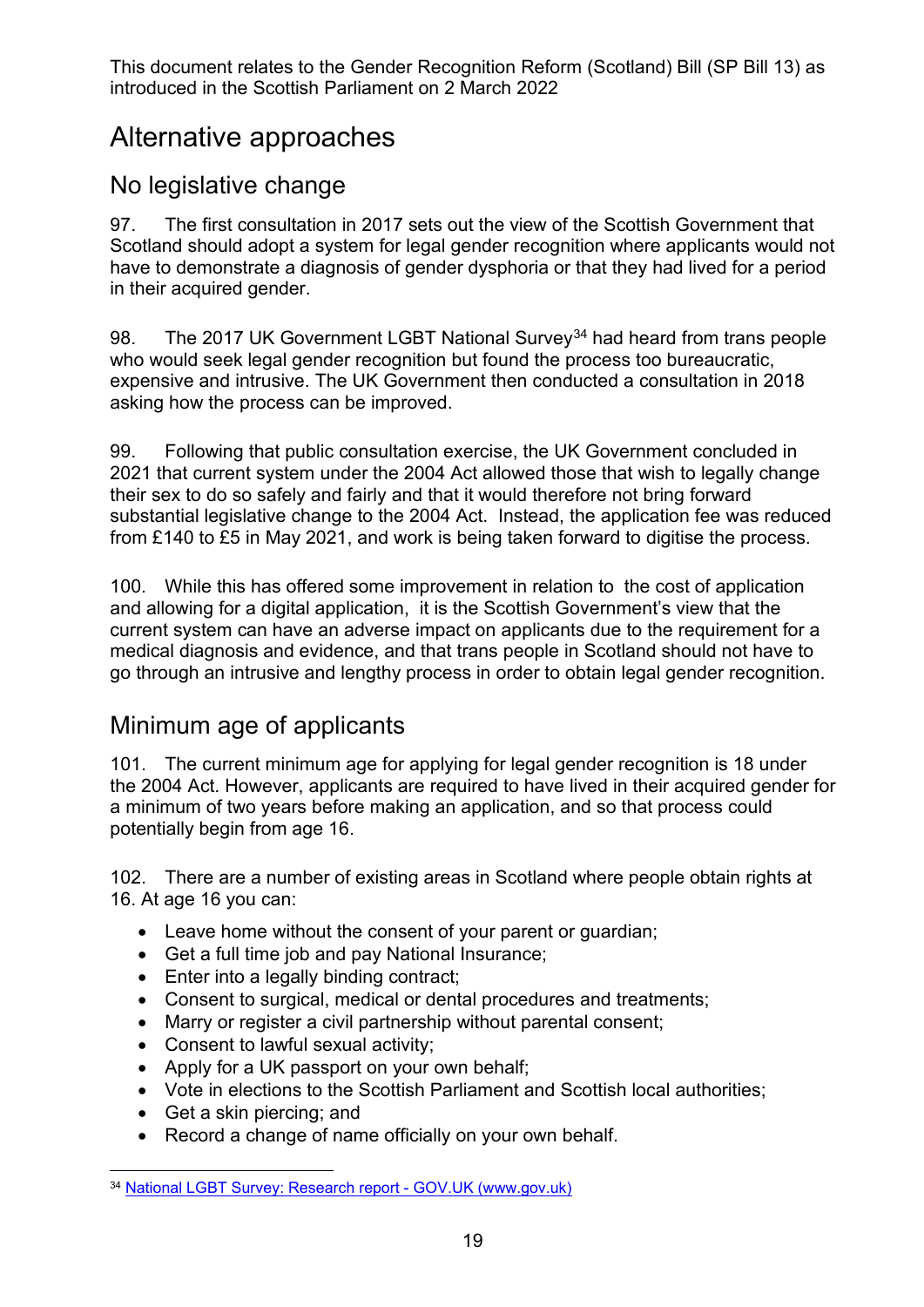103. Respondents were asked in the second consultation whether the age at which an application for legal gender recognition can be made should be reduced from 18 to 16. 56% of all respondents who answered the question thought that the age at which a person can apply for legal gender recognition should be reduced from 18 to 16, while 42% thought it should not, and 2% did not know.

104. Respondents who agreed the minimum age should be reduced to 16 argued that a young person in Scotland is generally treated as an adult at 16, and that the proposed change would bring gender recognition into line with many other rights that can be exercised at 16. It was argued trans young people will have spent a long time reaching this decision and a delay is unnecessary and may be harmful, citing the benefits of legal gender recognition to their mental health. It was also considered that it would enable young trans people to have consistent documentation of their gender at a transitional age and would likely reduce their experience of discrimination as they go onto further education or enter employment.

105. Respondents who disagreed often stated a view that those aged 16 are children, and pointed to the UNCRC as defining children for its purposes as those under 18. These respondents frequently argued that 16 is simply too young to make an important, apparently irreversible decision. It was also considered that removing the requirement for a diagnosis of gender dysphoria left young people without the appropriate professional support to make a such a decision. Respondents pointed to some other rights that can be exercised at 16 which are reversible in a way that legal gender recognition does not appear to be, and other activities that the state has decided are not appropriate for those under 18, including getting a tattoo and buying alcohol or tobacco.

106. While supporting the proposed change, some respondents also suggested additional safeguards, information and support should be put in place for young applicants. Examples of additional safeguards include requiring parental consent for applications from 16- and 17-year-olds, maintaining a requirement for medical evidence for these applicants, or creating a role for the courts. Some of the responses in favour of reducing the minimum age from 18 argued that it should be lower than 16, with appropriate safeguards.

107. It is possible to point to comparators for what you can and cannot do at different specified minimum ages, and there are varied approaches internationally to legal gender recognition for children and young people.

108. Where additional requirements such as parental consent and a role for the courts are used in other jurisdictions, this may reflect that those systems' equivalents of parental responsibilities and rights generally extend to 16 and 17 year olds, unlike in Scotland generally.

109. Following careful consideration, the Scottish Government has decided that the minimum age for an application for a GRC should be reduced to 16. The Scottish Government and the Registrar General will consider further the need for clear and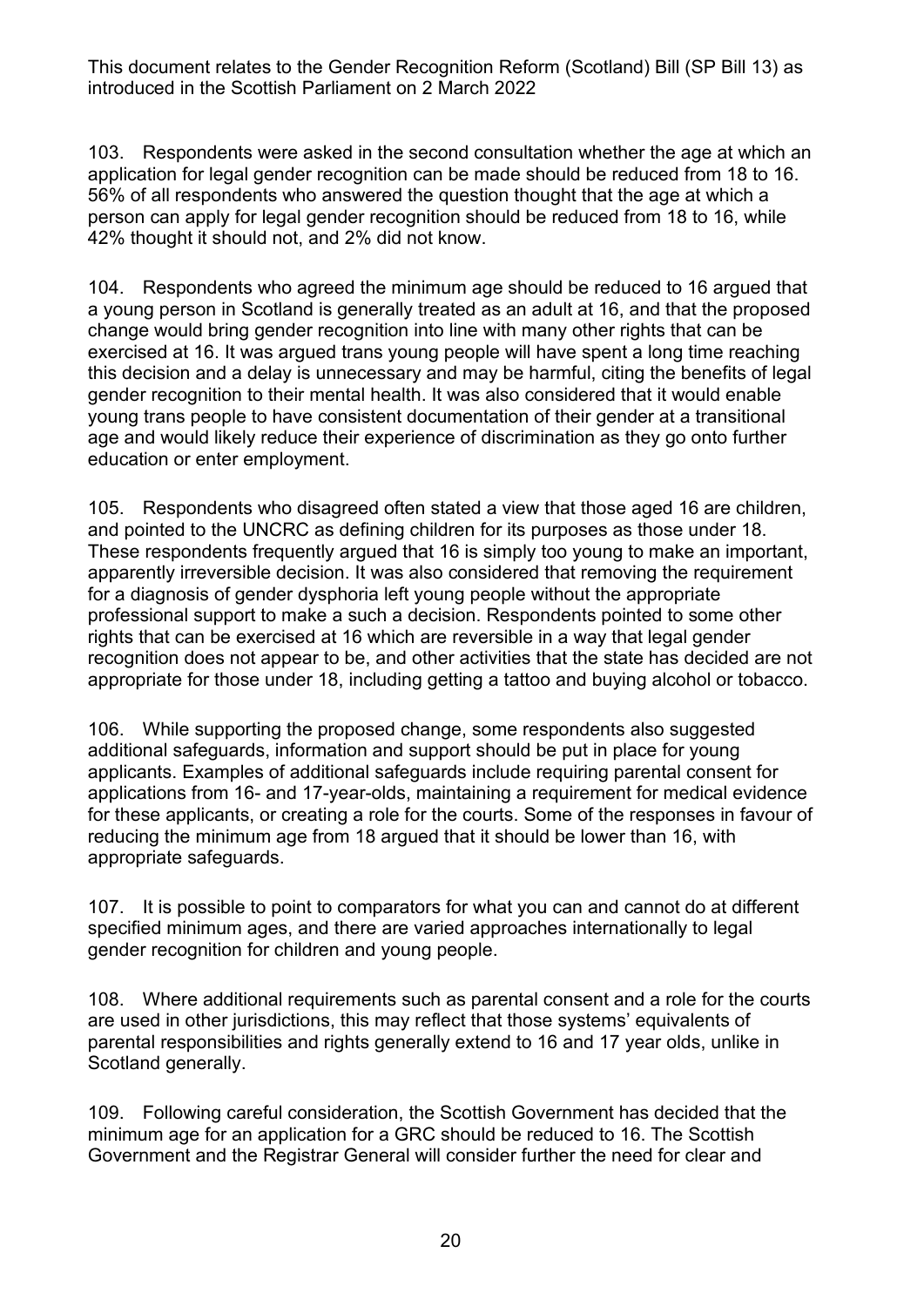accessible guidance and support for younger applicants to ensure they understand and have carefully considered their decision.

#### Non-binary people

110. The first consultation on the principles of gender recognition reform discussed legal recognition of non-binary people, including options for changing official documentation, changes to administrative forms, amendments to the 2010 Act and legal gender recognition.

111. A majority of respondents, 62% of those answering the question, thought that Scotland should take action to recognise non-binary people. Of the remaining respondents, 33% did not think Scotland should take action and 4% did not know. The most frequently made comment by those who agreed that Scotland should take action to recognise non-binary people was that the non-binary gender exists and that being non-binary is just as valid as being one of the binary genders or being a trans woman or man. Of those who disagreed, the most frequently made comment was that humans are sexually dimorphic and that, apart from a small number of people who are intersex, everyone is born male or female and with XY (male) or XX (female) chromosomes.

112. The second consultation did not ask specifically about non-binary recognition, but in responses to a request for other comments on the Bill's provisions a key theme of many of the comments was that the provisions should be extended to non-binary people. This was frequently connected to a view that the reforms cannot be considered a success, inclusive of the whole trans community or a victory for equality, unless it covers non-binary people. There were also calls for the draft Bill to be inclusive of people who are gender fluid, genderqueer, agender or with other gender identities.

113. Extending policy to include legal recognition of non-binary people would have significant implications associated with the complex assessment of rights and responsibilities. It would also incur additional registration costs for National Records of Scotland.

114. Legal recognition of non-binary people would involve considerable analysis and legislative change. This could include consequential changes required to several areas of devolved law in Scotland including: parentage law would need to clearly include nonbinary people; marriage law would need a new category of marriage to include a marriage involving a non-binary person; registration law would require amendment to ensure that non-binary people were included, and that forms and processes both properly reflected their needs; criminal law may require amendment to ensure that any remaining gender specific offences can be committed by people of all legal sexes.

115. There would also be impacts of legal recognition of non-binary people in reserved areas of law, such as the Equality Act 2010 where the protected characteristic of sex refers to men and women, male and female. Changes required in these areas would be for agreement with the UK Government.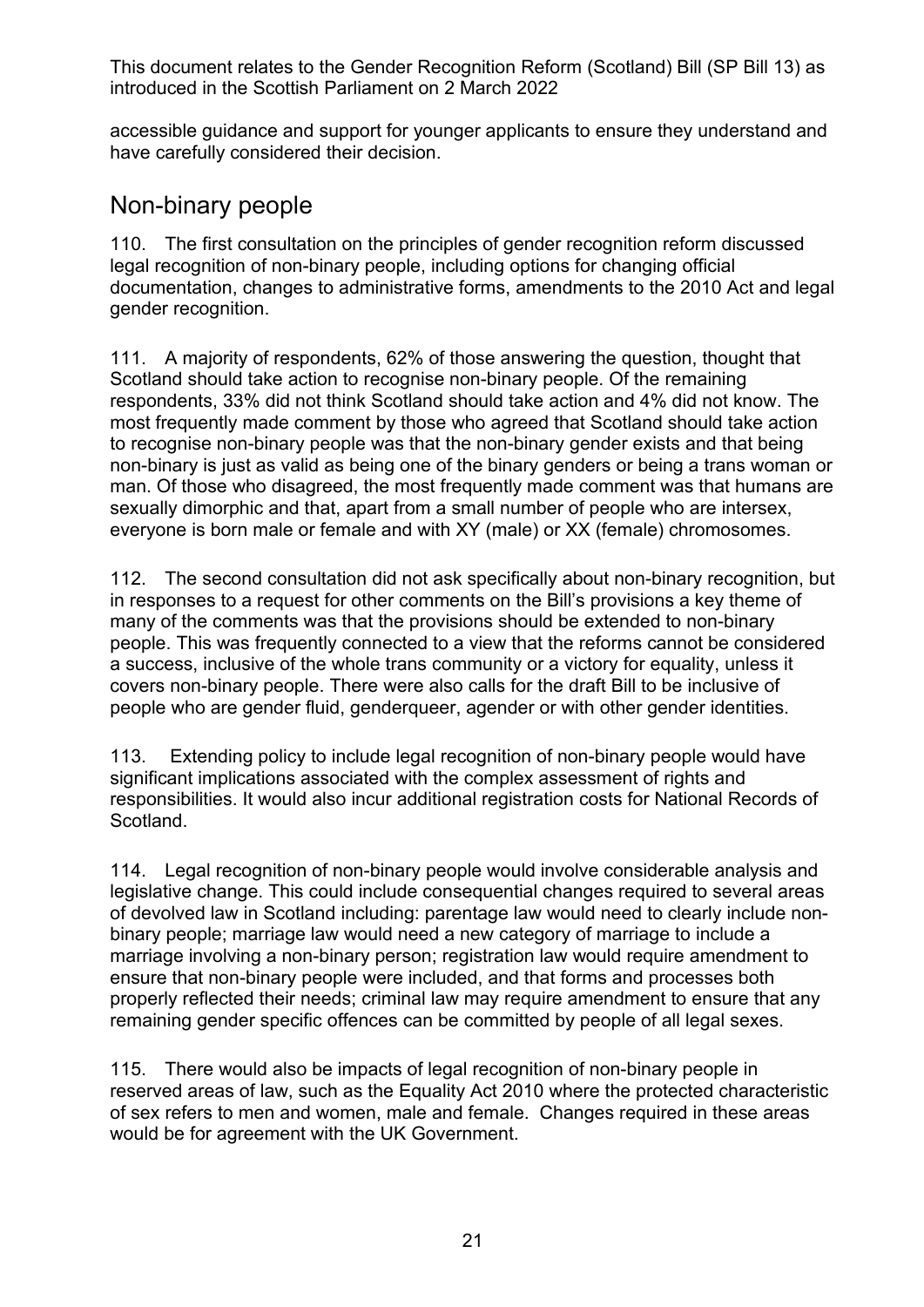116. Legal gender recognition for non-binary people could require significant changes to UK and Scottish legislation, could raise questions on how services currently provided to men or women are delivered, and could require significant financial and administrative resource to implement.

117. The Scottish Government has decided not to include extension of legal gender recognition to non-binary people in this Bill. The Working Group on Non-Binary Equality has been established to consider steps to improve the lives of non-binary people and to work towards achieving equality. The Group is composed of key LGBTI organisations, academics and non-binary people with lived experience. The Group's aim is to put forward recommendations to Ministers to improve non-binary equality by March 2022, which will be considered by the Scottish Government. Subsequently the Scottish Government is committed to develop an action plan by Spring 2023 to improve nonbinary equality and wellbeing.

## Effects on equal opportunities, human rights, island communities, local government, sustainable development etc.

## Equal opportunities

118. The second consultation on the draft Gender Recognition Reform (Scotland) Bill included a draft Equality Impact Assessment. The Scottish Government is publishing an Equality Impact Assessment.[35](#page-21-0)

119. In summary, the EQIA identified the following positive impacts of the proposals:

- In relation to older people, on the grounds that in particular those who are longer term transitioned may be able to apply without having to gather documentary evidence of their transition to which they may no longer have access
- In relation to disabled people, on the grounds that living openly in an acquired gender with documents that are consistent may improve a transgender person's mental health
- In relation to trans people, on the grounds that introducing a revised system for obtaining legal gender recognition will enable trans people to obtain legal rights without having to go through an overly intrusive system.

120. As outlined in more detail below, the EQIA found that in the Scottish Government's opinion the proposals contained in the draft Bill would have no impact on people because of their religion or belief, or because of their sexual orientation, and would not impact on men and women in different ways. In doing so, the EQIA provided analysis of available evidence, and drew particular attention to the provisions of the 2010 Act and the specified exemptions contained within that Act to the general provisions on non-discrimination.

<span id="page-21-0"></span><sup>35</sup> <http://www.scotland.gov.uk/Publications/Recent>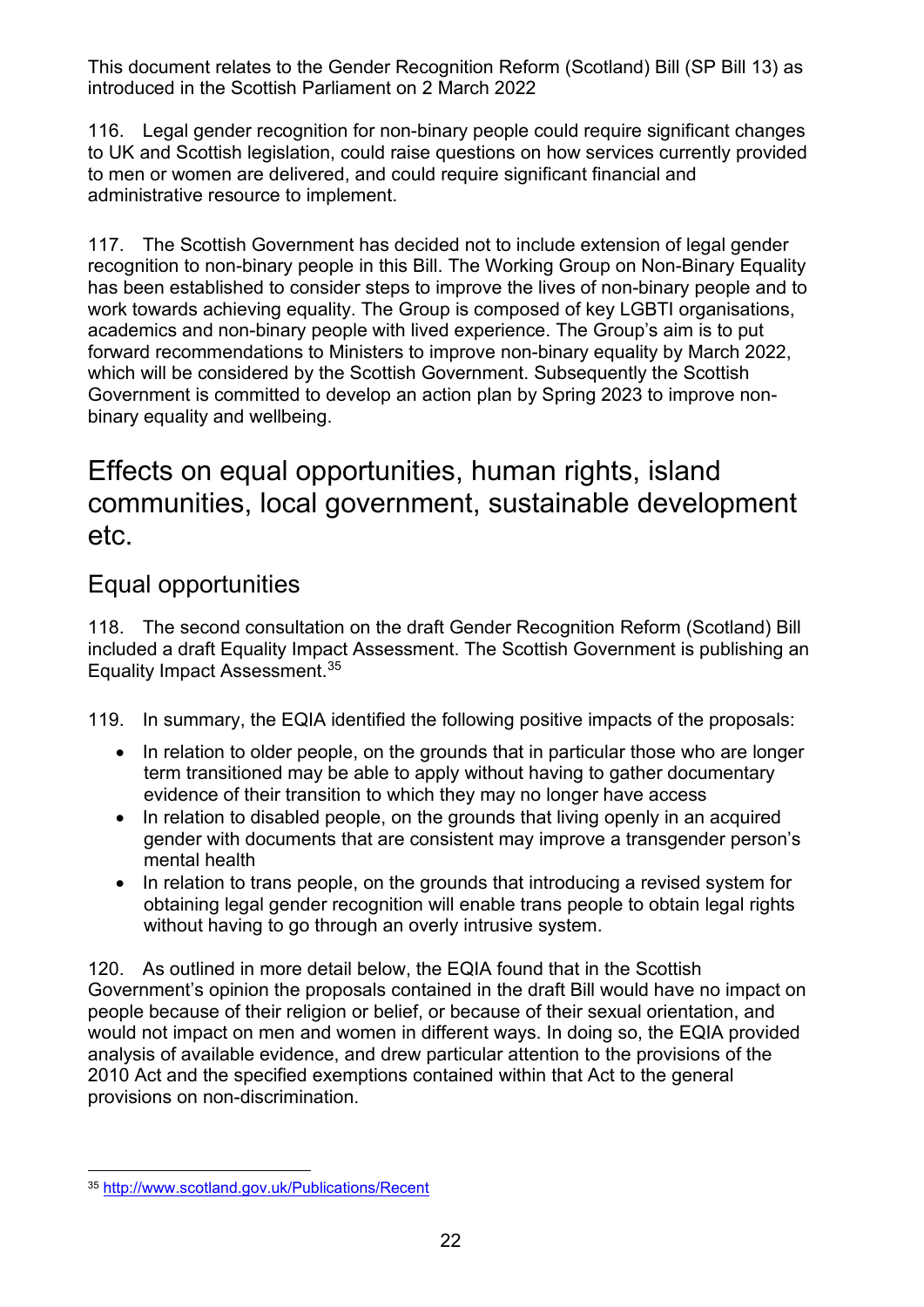121. On religion and belief, some religious bodies have expressed concerns on societal or doctrinal grounds about introducing a new process for obtaining legal gender recognition. Some religious bodies are also opposed to the concept of gender recognition more generally. There are existing protections in the 2010 Act which relate to occupational and religious requirements and the Scottish Government continues to support and promote freedom of speech.

122. On sexual orientation, of the 1,160 self-selected trans people from Scotland who responded to the UK 2017 National LGBT survey, around a third identified as bisexual. Around a fifth said that they were gay or lesbian (it is not possible to generalise these findings to the trans population in Scotland).

123. Some stakeholders and respondents generally opposed to reforms have suggested that gay and lesbian people are pressured to change their gender rather than live as gay or lesbian, or pressured to enter into a relationship with a trans man or women. The Scottish Government considers that people should be able to live as lesbian and gay and any relationship entered into is a matter for the individuals concerned.

124. On gender reassignment, 323 people were issued with a full GRC across the UK in 2019-2020. A 2018 report published by the Scottish Public Health Network suggests that trans people in Scotland comprise an estimated 0.5 per cent of the population.<sup>[36](#page-22-0)</sup> Based on international evidence, it is anticipated that there will likely be an increase in the number of successful applicants. The Scottish Government estimates that the numbers of Scottish applications would be around 250-300 applications per year.

125. Improving the process for applying for legal gender recognition will enable trans people to obtain legal rights without have to go through an intrusive and medicalised process. It will promote inclusion of trans people and likely reduce their experience of discrimination in employment and society more generally.

126. On age, the Bill should have a positive impact on older trans people particularly those who are longer term transitioned. They may be able to apply without having to gather documentary evidence of their transition to which they may no longer have access.

127. The Bill will also reduce the age at which a person can apply for gender recognition and would enable young people aged 16 and 17 to obtain legal recognition of their gender. This will align with a number of existing areas in Scotland where young people obtain rights at 16. It would enable young applicants to have consistent documentation of their gender at a transitional age and would likely reduce their experience of discrimination as they go onto further education or enter employment.

<span id="page-22-0"></span><sup>36</sup> [https://www.scotphn.net/wp-content/uploads/2017/04/2018\\_05\\_16-HCNA-of-Gender-Identity-](https://www.scotphn.net/wp-content/uploads/2017/04/2018_05_16-HCNA-of-Gender-Identity-Services.pdf)[Services.pdf](https://www.scotphn.net/wp-content/uploads/2017/04/2018_05_16-HCNA-of-Gender-Identity-Services.pdf)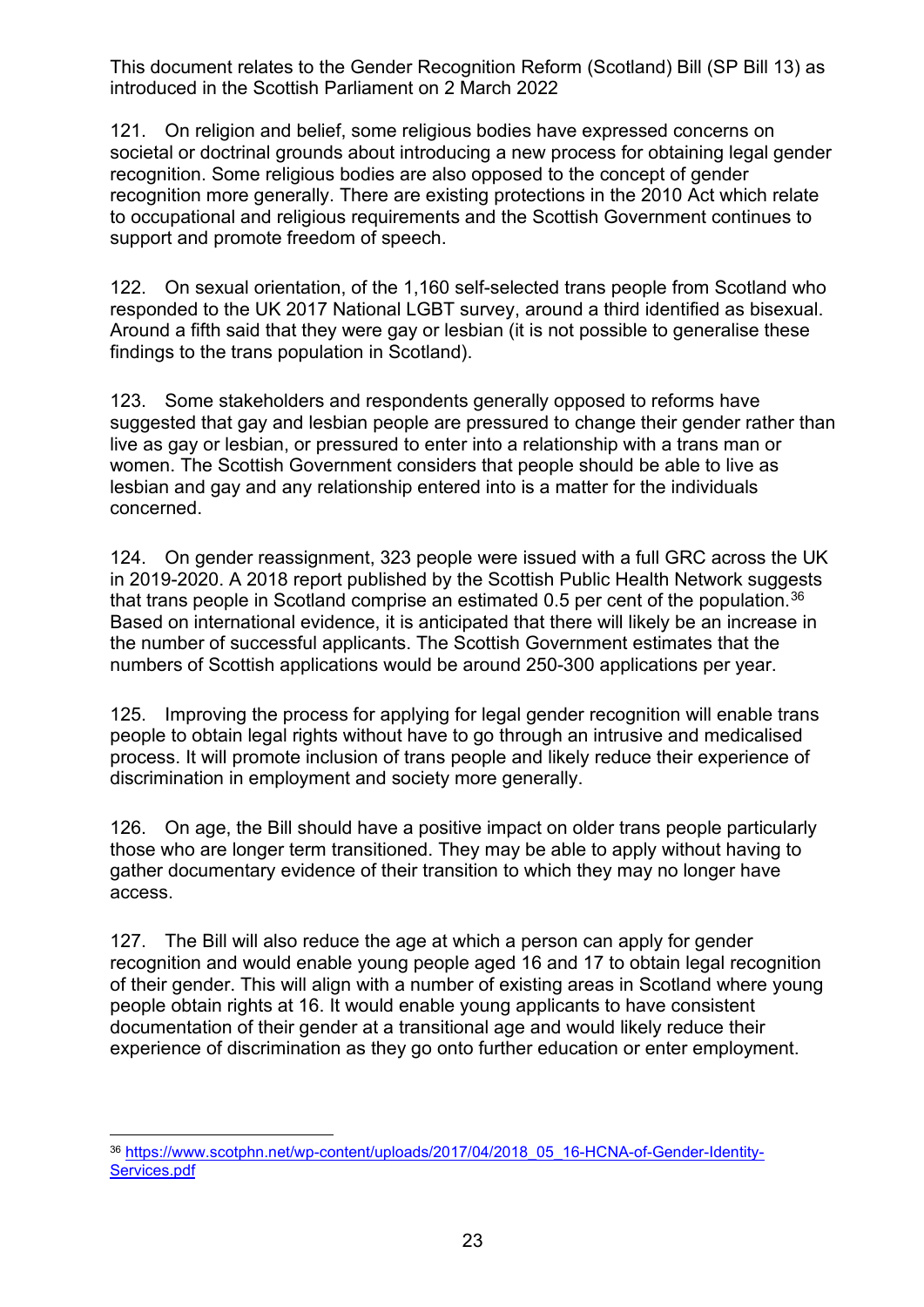128. On race, the Scottish Government is not aware of any evidence which suggests that this Bill will have an impact on this protected characteristic. The Scottish Government is not aware of statistical evidence published about the ethnicity of people who are issued with a full GRC under the 2004 Act. Of the 1,160 self-selected trans people from Scotland who responded to the UK 2017 National LGBT survey, 5.1% identified as minority ethnic (it is not possible to generalise these findings to the trans population in Scotland).

129. On disability, improving the process for obtaining legal gender recognition so people can live openly in their acquired gender with consistent documentation may have a positive impact on a person's mental health. The Scottish Government and the Registrar General will also consider further the need for clear and accessible guidance for people with disabilities in relation to a new application process.

130. On sex, a higher proportion of people legally recognised in the UK in their gender under the 2004 Act are trans women although the proportion of trans men has increased over time. A revised system should benefit both men and women applying for legal recognition of their gender.

131. A number of respondents to the consultation and some stakeholders have raised concerns about the impact of legal gender recognition on women and girls. They consider there has been a lack of consideration that a GRC enhances a person's legal rights of access to single sex services, that reform will increase the range of people eligible for a GRC, and reduce the discretion for service providers to exercise such exemptions with some women choosing to self-exclude from services.

132. The 2010 Act is generally reserved to the UK Parliament. It contains a number of exceptions to the general provisions on non-discrimination. Some of these exceptions are directly relevant when considering the position of women in relation to gender recognition. For example, a trans person can be excluded from single sex services when it is a proportionate means of achieving a legitimate aim. The 2010 Act exception for single sex services will not change under the Bill. The EHRC has undertaken to produce new guidance to supplement its existing guidance, to provide clarity on the interaction of the Gender Recognition Act and the Equality Act. When this is published, the Scottish Government will consider whether additional guidance is required for Scotland.

133. The Scottish Government established a working group on sex and gender in data. Following consultation, this group has published quidance.<sup>[37](#page-23-0)</sup> The Scottish Government has also committed to developing guidance on trans inclusion and women's rights.

#### Human rights

134. The Scottish Government has considered the effect of the provisions of the Bill on human rights: in particular the following Articles of the European Convention on

<span id="page-23-0"></span><sup>37</sup> [Sex and Gender in Data Working Group -](https://www.gov.scot/groups/sex-and-gender-in-data-working-group/) gov.scot (www.gov.scot)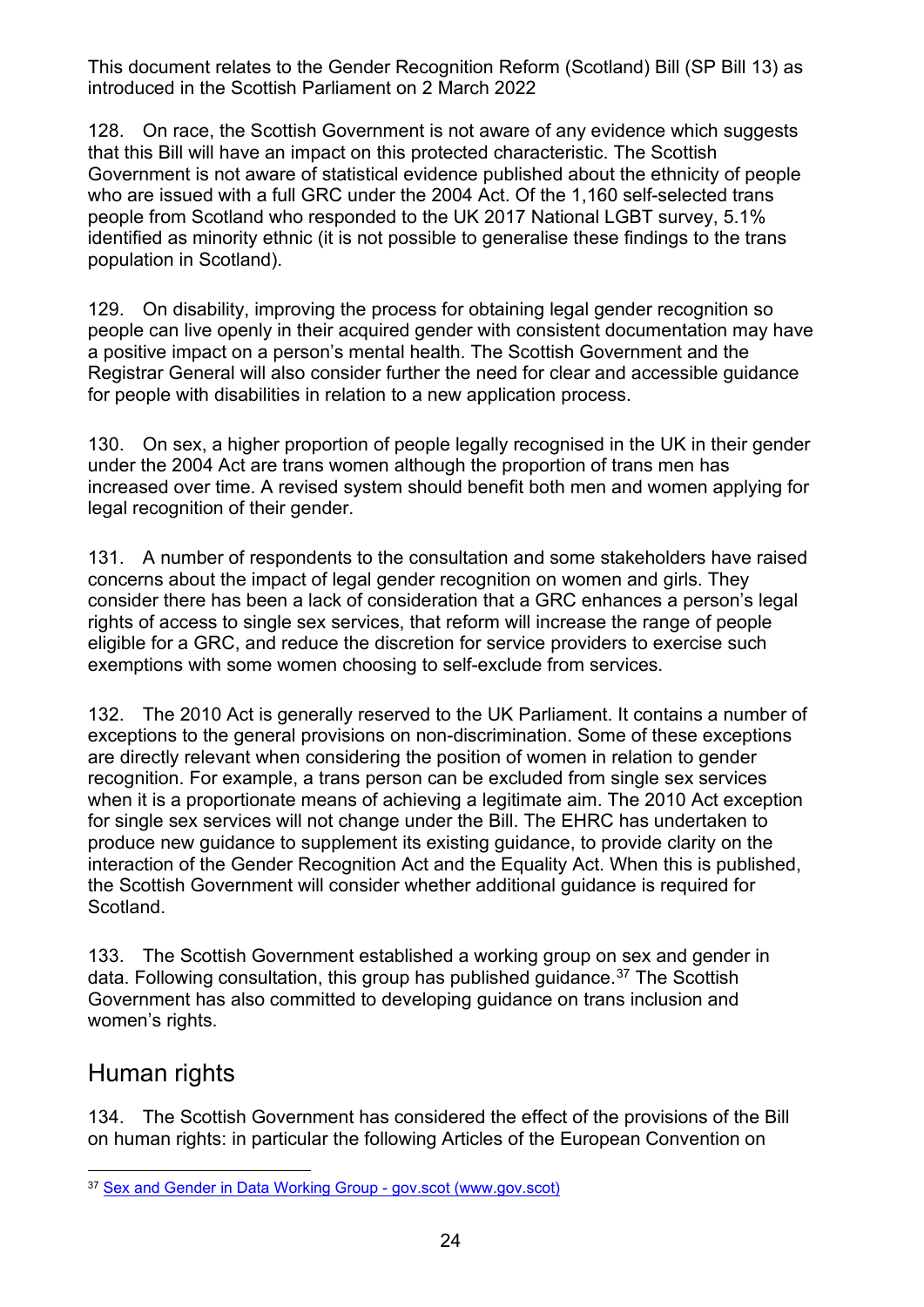Human Rights (ECHR): Article 3 (prohibition of torture), Article 6 (right to a fair trial), Article 8 (right to respect for private and family life) and Article 14 (prohibition of discrimination).

135. The 2004 Act was introduced following two European Court of Human Rights rulings in 2002, in the cases of Christine Goodwin v the United Kingdom and I v the United Kingdom. Therefore, Scotland must have a system for obtaining legal gender recognition, to comply with the ECHR.

#### Article 3

136. The obligations of national authorities under Article 3 may include a duty to put in place an adequate legal framework which affords protection against acts of violence by private individuals. Views have been expressed in consultation that the proposals might place women at greater risk of violence in single sex spaces. Article 3 allows national authorities to select from among the range of measures that can secure compliance with their obligations<sup>[38](#page-24-0)</sup>. There are protections in criminal law, and Article 3 does not prevent reforms to the procedures and criteria for obtaining legal gender recognition as set out in the Bill.

#### Article 6

137. The Bill includes provisions which require a sheriff, or a sheriff or other court (as the case may be) to determine certain matters, and certain matters on appeal. These provisions are contained in proposed new sections 8H and 8I of the 2004 Act (inserted by section 7 of the Bill), new section 8P (inserted by section 8), and new sections 8R and 8S (inserted by section 9). The sheriff or other court is an "independent and impartial tribunal" in accordance with Article 6.

#### Article 8

138. The provisions in the Bill on the application process for obtaining legal gender recognition, and changing the criteria required for a person to obtain legal gender recognition, are considered to improve for applicants the enjoyment of the right to respect for private and family life under Article 8 of the ECHR.

139. In connection with Article 8, the rights of other persons (including natal women and natal men) have been considered, separately from the rights of trans persons who apply for a GRC under the Bill provisions. The balancing of the interests of these persons has been considered, so far as they could arguably conflict.

140. In Application *by J.R. 111[39](#page-24-1)*, the Queen's Bench Division in Northern Ireland held that the requirement for a medical report including the diagnosis of gender dysphoria in the 2004 Act was compatible with Article 8. However the requirement in sections 2(1)(a) and 25(1) of that Act, that applicants prove themselves to be suffering, or to have

<span id="page-24-0"></span><sup>38</sup> E.g. European Court of Human Rights, *Talpis v Italy*, App. No. 41237/14 (2017).

<span id="page-24-1"></span><sup>39</sup> [2021] NIQB 48.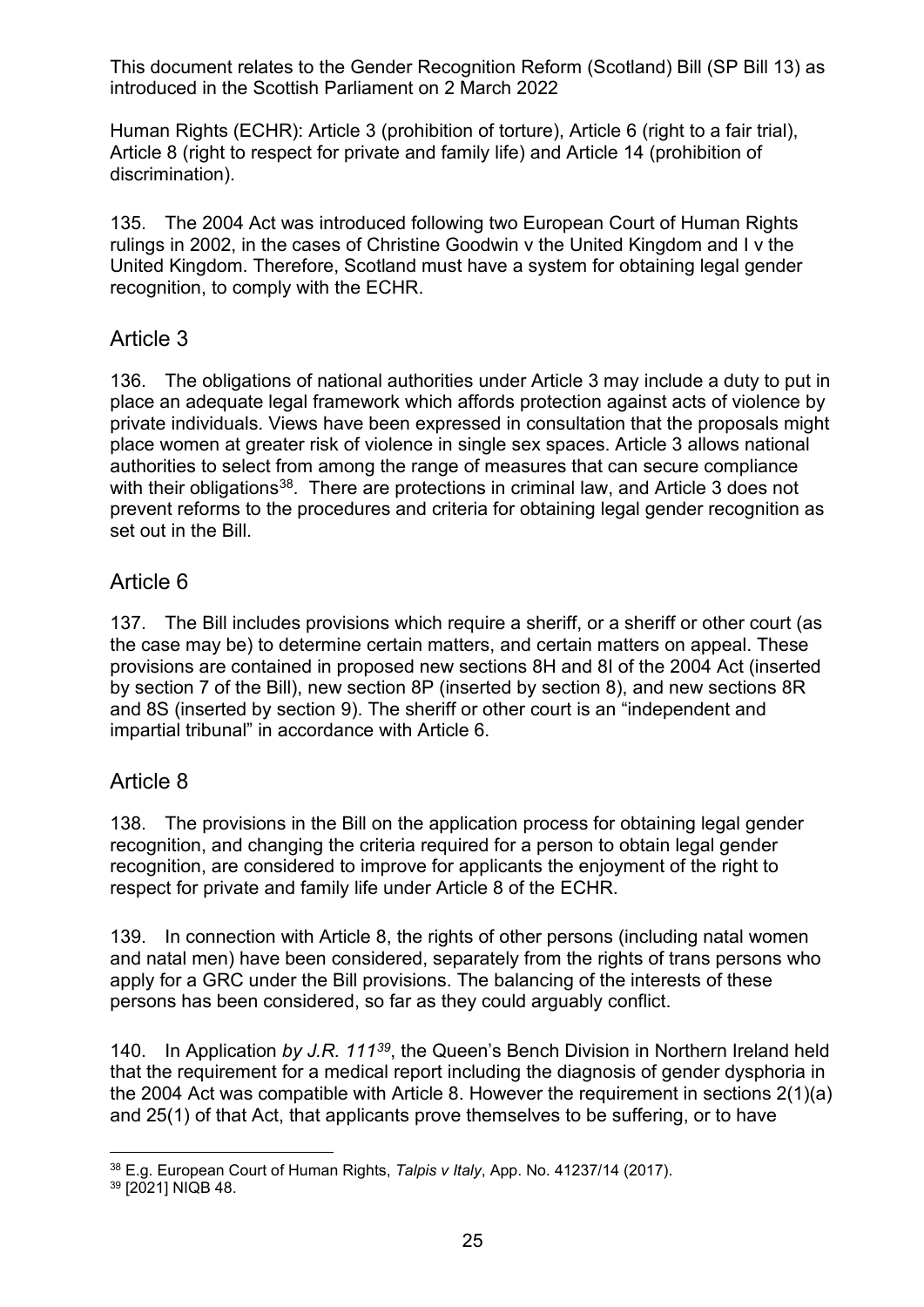suffered from, a "disorder" in order to obtain a GRC, breaches Article 8. The Bill removes in relation to Scotland both the 2004 Act's provision which requires a diagnosis of gender dysphoria, and the provision which defines "gender dysphoria" as a "disorder" (paragraphs 2 and 9(e) of the schedule of the Bill).

#### Article 14

141. In summary, a difference in treatment in accordance with Article 14 will be discriminatory if the facts fall within the ambit of one or more of the substantive provisions of the ECHR, and if the difference in treatment does not have objective and reasonable justification. It must pursue a legitimate aim, with a reasonable relationship of proportionality between the means employed and the aim sought to be realised. The new section 8C(1) of the 2004 Act, inserted by section 4 of the Bill, provides for a difference in treatment as between persons aged at least 16 and persons under that age, as an application for a GRC under the new section 8A(1) of the 2004 Act, inserted by section 2 of the Bill, will require a statutory declaration by the applicant that they are aged at least 16.

142. In the context of Article 8, national authorities are not obliged to secure legal gender recognition for persons under the age of 16. It has also been considered that, across European countries, a variety of minimum ages for an application for legal gender recognition are imposed. It is considered that there is justification for setting a minimum age of 16 for an application for a GRC, in line with a number of areas of Scots law where rights and responsibilities are obtained at that age, including for example the minimum age to marry or enter a civil partnership, and to consent to lawful sexual activity.

#### Islands

143. No differential impact on island communities is expected as a result of this Bill. The provisions will apply equally across all parts of Scotland.

#### Local government

144. The Bill will not have a direct impact on local government. Local Government registrars, who may receive enquiries about the new arrangements for gender recognition in Scotland, will signpost enquirers on to National Records of Scotland.

#### Sustainable development

145. The Bill will not have an impact on sustainable development.